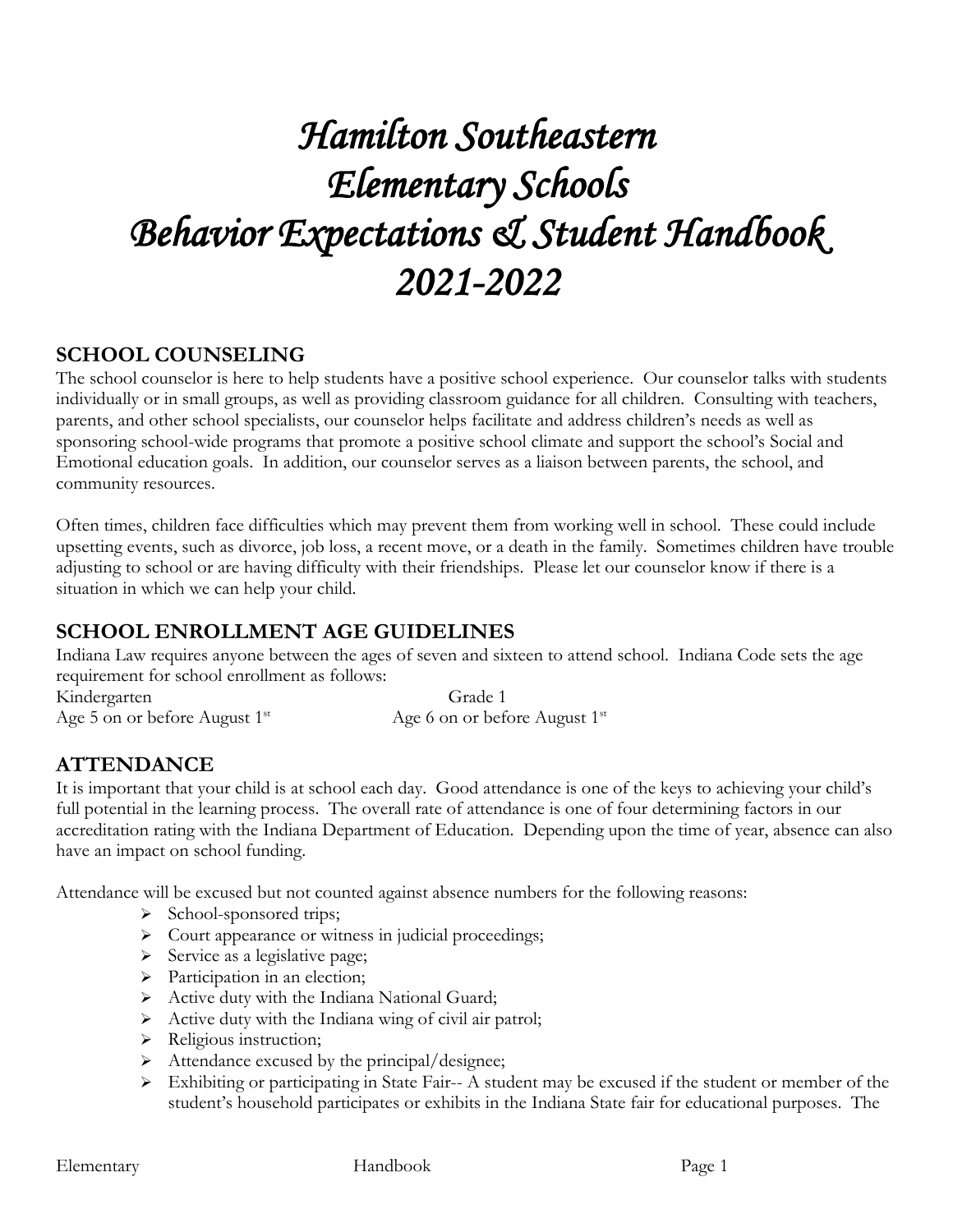student's parent must provide a written note indicating the educational purpose and the school principal must approve the absence. A student may not miss more than (5) days in a school year due to attending the State Fair. The student must be in good academic standing with the school as determined by HSE.

Attendance will be excused but counted against absence numbers for the following reasons:

- $\triangleright$  The student's illness or injury (documented);
- ➢ Accident involving the student's transportation;
- ➢ Death or serious illness in the student's immediate family;
- ➢ Religious observations;
- ➢ College visits;
- $\triangleright$  Attendance excused by the principal/designee

Students of active duty personnel shall have additional excused absences at the discretion of the District for visitations relative to leave or deployment.

Excused absences at the elementary school level means the student is counted as absent, but it falls under one of the legal reasons for an absence. All other absences are considered unexcused. An excused absence, unexcused absence, tardy, or early departure will count against perfect attendance.

**A maximum of eight (8) days per semester** and a maximum of sixteen (16) days per school year will be excused. Further undocumented absences will be unexcused. Students must have a written explanation from their doctor for every absence above and beyond the maximum of **8 days per semester or** 16 days per year. Parents need to understand that they are ultimately responsible for their child's school attendance.

At the elementary level, the half day absence mark is 10:55AM for student day. Any student arriving after 8:40AM and prior to 10:55AM will be marked half day absence.

# **ENROLLMENT—STUDENTS' LEGAL SETTLEMENT**

Per Indiana Code, a student may be expelled from school if the student's legal settlement is not in the attendance area of the school corporation where the student is enrolled.

# **TEXTBOOK RENTAL AND FEES**

The term "textbook" means "systematically organized material designed to provide a specific level of instruction in a subject matter category, including a book, hardware that will be consumed, accessed, or used by a single student during a semester or school year, computer software and digital content."

Textbook Rental Fee Statements are available on Skyward Family Access in late August under the Fee Management tab. Fee Payments are due by the payment due date. Payment arrangements may be made online via eFunds by the due date. A link to eFunds can be found on Skyward Family Access under the Fee Management tab of the district and school websites under "Quick Links" tab. If you do not have internet access you may contact your child's school to request a paper statement.

Up to \$8.35 in processing fees along with collection fees may be added if the balance remains outstanding after the due date, without payment arrangements being made. All returned checks will result in a \$20.00 non-sufficient funds fee. Loss, theft, or "beyond use" damage fees will be assessed by the school and collected at the end of each semester or year.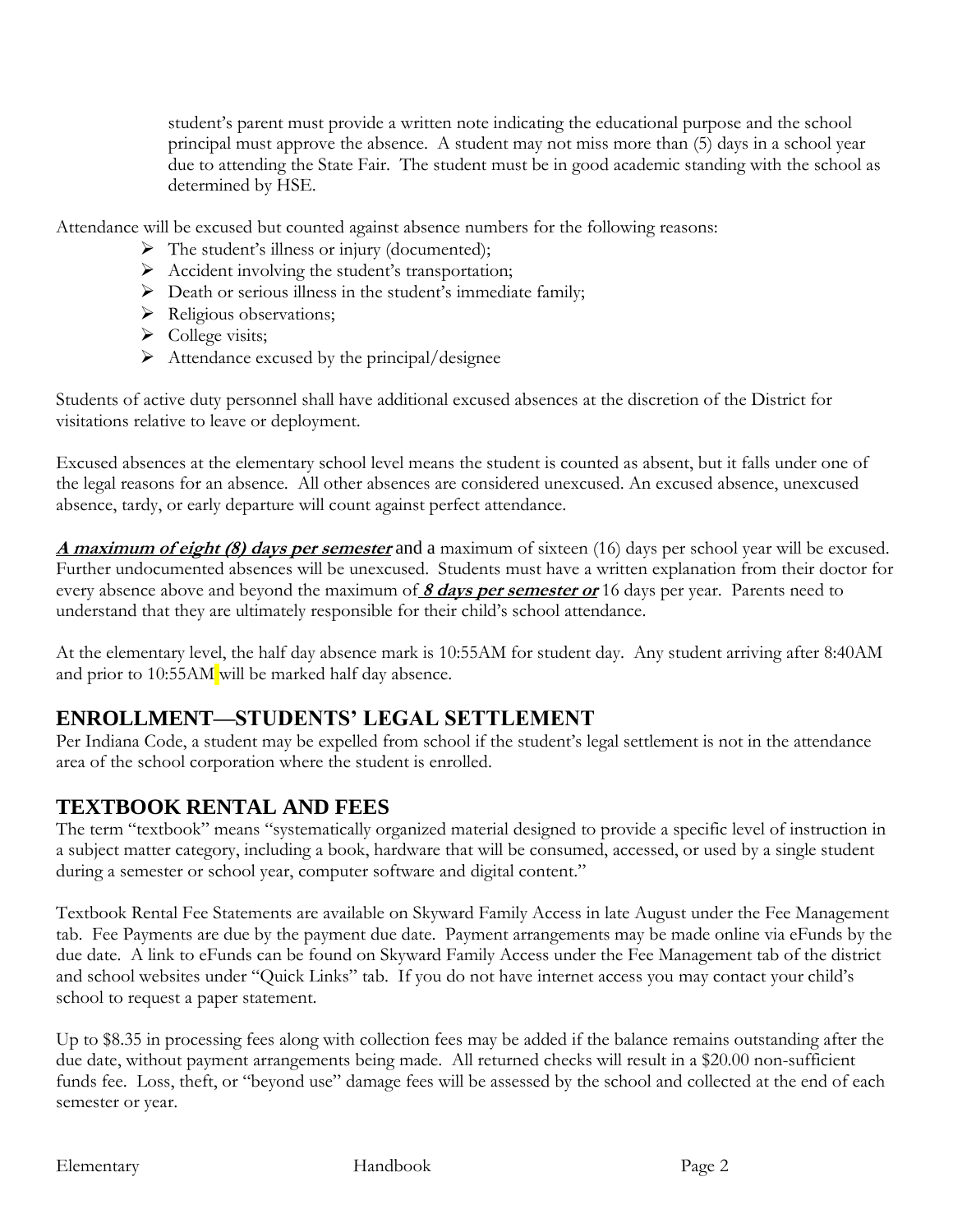If a student leaves Hamilton Southeastern Schools, no refund of fees aggregating \$20.00 or less will be made unless there are extreme circumstances. Refunds over \$20.00 will be processed through normal procedures. Material and Consumable fees will not be refunded and will be collected at full price unless the materials or consumables have not been issued or used. Textbook Rental Fees will be prorated based on number of days the student is enrolled in school.

# **RETURNED CHECK POLICY**

According to HSE Board adopted policy, all returned checks will result in a \$20 non-sufficient funds fee.

### **HEALTH CLINIC SERVICES AND THE SCHOOL NURSE**

A full-time registered nurse is employed by Community Hospital and located in each of the building's school health clinic to assist students with their medical and health needs during the school day. The goal of the school nurse is to provide a safe and healthy environment for the students. Please contact the nurse if you have any health-related questions or concerns.

All routine medications and treatment for students will take place in the health clinic with the exception of those specifically addressed in the student's Individual Health Plan (IHP). The clinic facilities are provided for ill, injured and students with health concerns and should not be abused. Parent/guardian will be notified if a student has frequent visits to the clinic.

The health of our students, health education, and health maintenance are a high priority for our nursing professionals in the school system.

Parent/guardians should refer to Health Services on the HSE website for additional information on all health policies and procedures.

### **REPORTING ABSENCES**

When your child is absent from school, please call the school office before 9:00AM each day he/she is absent. Please report the child's name, classroom teacher, and illness. It is helpful for the school nurse to know the nature of illnesses in our school to identify symptoms of others seen in the clinic. A doctor's permission to return to school may be required dependent upon the length and type of illness your child is experiencing. We ask you to do this to ensure the safety of your child and to confirm that he/she is either here or with you at home. Our voicemail system will take messages concerning absences before and after office hours. If you do not contact the office, contact will be made with you by the school.

### **HOMEWORK DUE TO ILLNESS**

In case of absences, parents may request homework for their child on the second consecutive day of absence due to illness. Please call the school office by 8:10AM if requesting homework, so that the classroom teachers have adequate time to prepare the assignments. Homework may be picked up in the office between 2:15PM – 3:00PM. Generally speaking, a student has one day for every day absent to complete make up work.

### **NON-PARTICIPATION IN CLASS/ACTIVITIES**

**RECESS**—All students are expected to participate in recess each day. Recess will be held outdoors on all days in which weather permits. Therefore, students should dress appropriately on all days as they will be expected to go outside with their class. Students not participating may bring a note from home or their physician. Our school policy only allows a student to use a note from home for three (3) school days after which time a parental note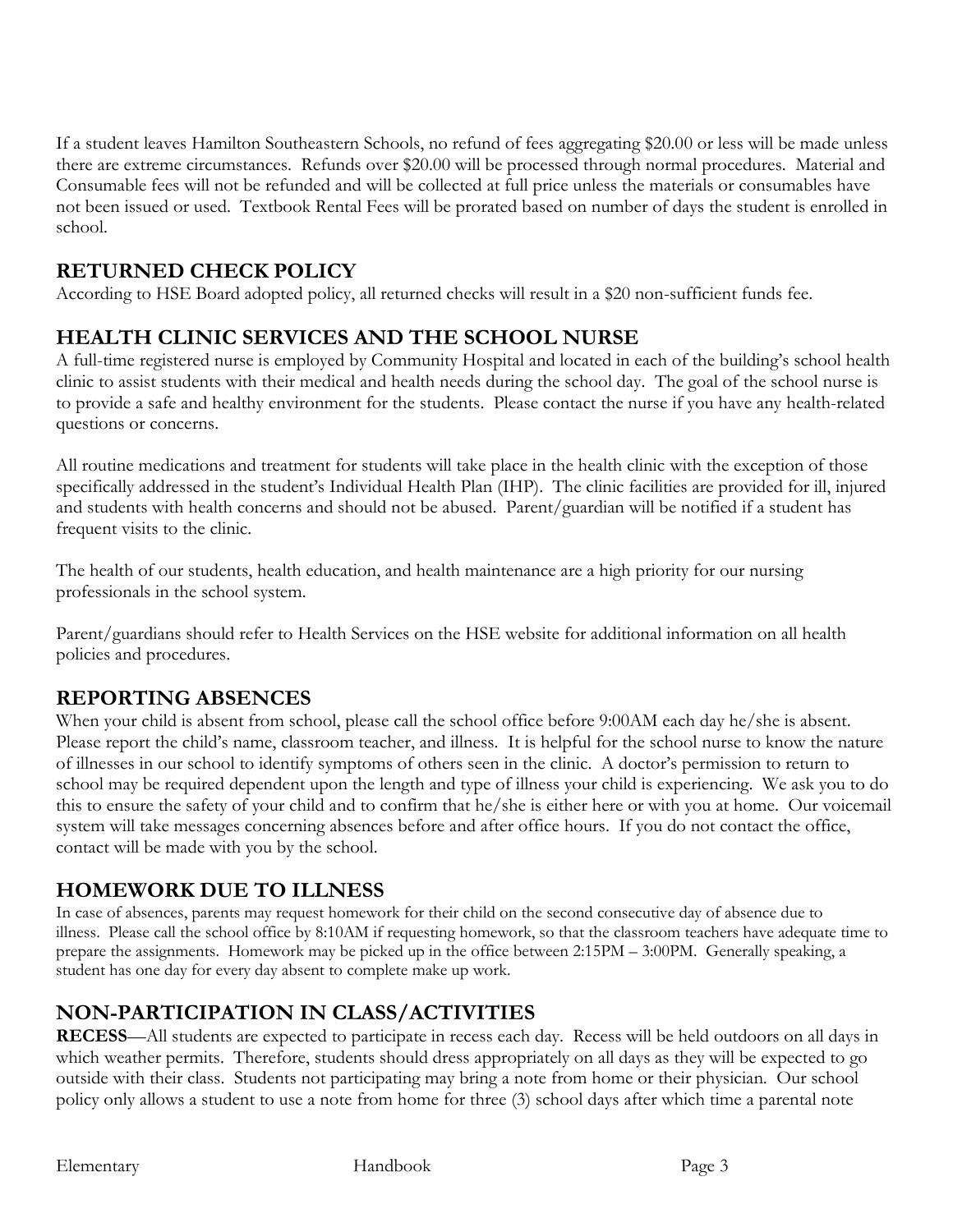should be replaced with a doctor's note. Any student missing physical education, for any reason, will not be permitted to participate in recess activities. He/She will go outside for recess and may be an observer but may not participate in recess activities. Parents need to communicate any recess excuse to both the school nurse and the classroom teacher. Parents who wish to discuss a particular situation may contact their student's classroom teacher.

**PHYSICAL EDUCATION—**As a vital part of our curriculum, all students are required to participate in physical education. To be excused from participating, a student MUST have a doctor's note stating why he/she cannot participate and for how long the student will be excused. If a student is injured and is waiting to go to a doctor, a parental note may be used. However, a parental note will only be good for one day. The student MUST have a doctor's note to continue to be excused from physical education class. Any student with an excused absence/nonparticipation day in physical education is not permitted to participate in active extracurricular functions. This includes sports, camps, bowling, intramural athletics and travel sports teams. Please keep in mind that teachers are not physicians. When notes are being written to our teachers, be specific. The note must contain a stop and start date for the restrictions. Terms such as "limited activity, some activity, not too much activity, and do what they feel like" are very ambiguous and open to varied interpretation. Therefore, any notes which are not specific will be interpreted as no physical activity. Students who physically do not participate in physical education class will be responsible for everything taught on an informational/knowledge/intellectual basis. However, a student must also participate to earn at least a satisfactory grade in physical education. Prolonged absence from physical education, without a doctor's excuse, could jeopardize the student's grade. Therefore, all communication for excused participation from physical education should be made with the physical education teacher. Parents who wish to discuss a particular situation may contact their student's physical education teacher.

**AFTER SCHOOL ACTIVITIES**—Any student who is ill and has either not attended school or has been sent home sick from school may not participate in any after-school activities until symptom free for twenty-four (24) hours. In order to participate in any extra-curricular or after school activity, a student must be in attendance at school a minimum of one-half day on the day of the event.

# **TARDINESS**

If for some reason your child is late to school, please sign them in at the front office. Do not, for any reason, drop your child off at the front door. If students are tardy due to circumstances beyond the family's control (power failure, late bus, weather conditions) no tardy report will be filed. Students are marked tardy when a student arrives between 7:40AM – 8:40AM.

# **MEDICAL APPOINTMENTS**

If a medical appointment requires that your child arrive late to school or be released early from school, your child must be signed in and/or signed out at the school office. Students who arrive late, leave early, or leave for an appointment and return during the school day are not eligible for perfect attendance recognition, even though such appointments are considered excused. If your child is routinely arriving late or leaving early from school, he/she is missing accumulated instructional time.

# **LATE START OR EARLY RELEASE FOR NON-SCHOOL ACTIVITIES**

Late starts or early releases for activities such as lessons, practices, etc. are discouraged as they are not in the best educational interest of the students. However, some circumstances require that a student be late to school or dismissed before the end of the school day on a regular basis. Parents should contact the building principal for the specific procedure for consideration and approval of a request for regular late start or early release of any student for a non-school activity.

# **WALKING OR BICYCLING TO/FROM SCHOOL**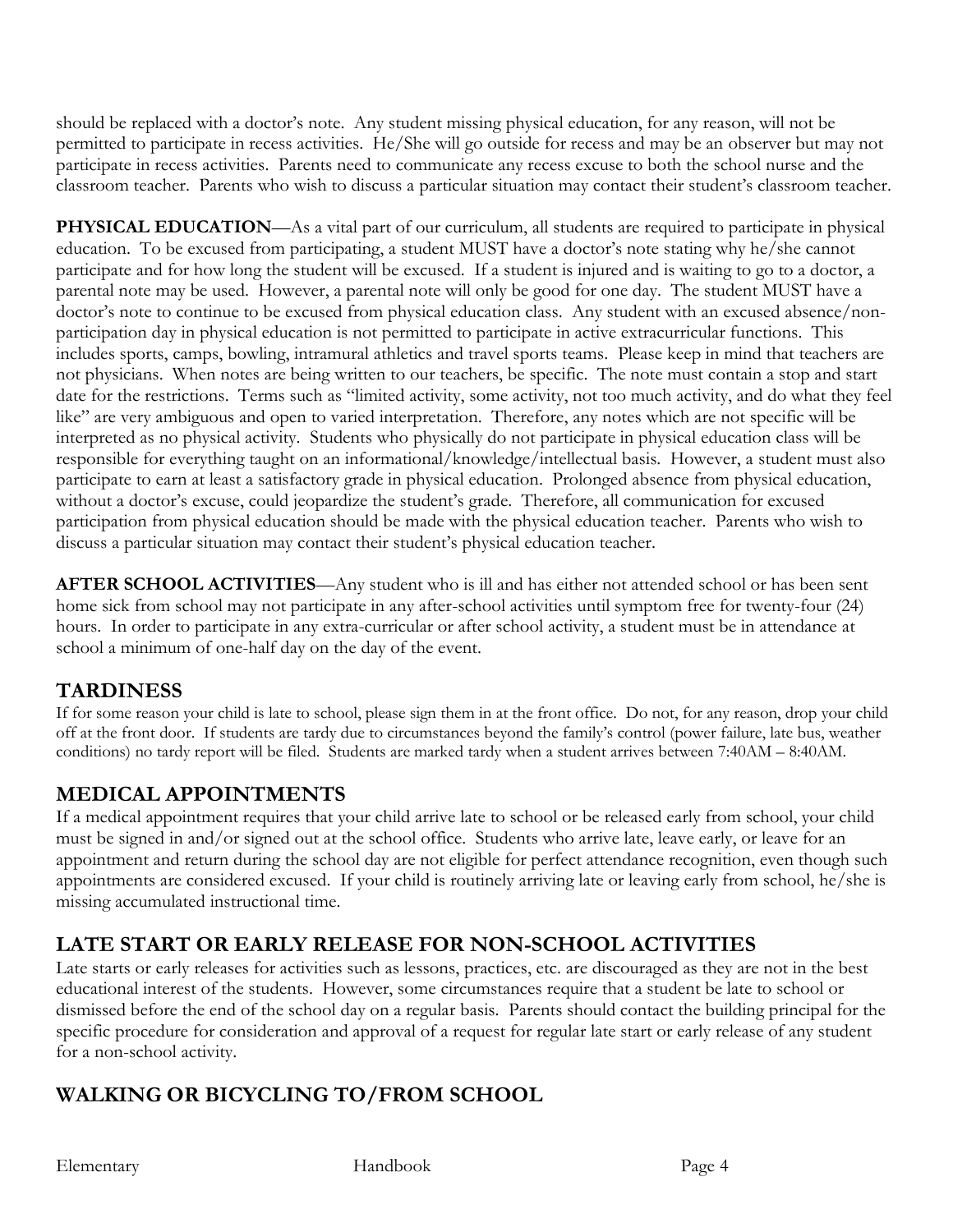Students may walk or ride their bike to and from school only when accompanied by a parent or guardian.

# **ALTERNATE ROUTE HOME/PERMANENT CHANGE**

For detailed information regarding permanent dismissal changes, please reference **Daily Procedures** on your school's website.

# **TRANSPORTATION CHANGE DURING THE DAY**

For detailed information regarding transportation changes during the school day, please reference **Daily Procedures** on your school's website.

# **TWO-HOUR DELAY/SCHOOL CLOSING/EARLY RELEASE**

**BEFORE AND AFTER SCHOOL YMCA PROGRAM**— The YMCA before and after school program will be open during their regularly scheduled hours on days that Hamilton Southeastern Schools are experiencing a twohour delay. When Hamilton Southeastern Schools are closed for weather related issues, the YMCA school care is closed as well.

### **SKYLERT INSTANT ALERT SYSTEM**

Schedules change, buses run late, emergencies occur. Hamilton Southeastern Schools has implemented an instant alert system, Skylert, which can be utilized by district or individual building administrators, as needed. This system allows the school to notify parents of emergencies and/or changes to the school's regular schedule more quickly and conveniently. Skylert brings critical and/or changing news directly to the intended audience, as parents can select how and where they receive messages. Each year, the home phone number listed for the student is set as the default in the system. Parents should update the information in the system annually which can include work phone, cell phone, email. Updates to Skylert can be made at any time by logging into Skyward Family Access.

### **EMERGENCY PHONE NUMBERS**

Upon registration of your child, you were asked to provide the school with phone numbers of people that could be reached in cases of emergency. If these numbers change during the school year, please inform the school so that we will always have up-to-date information on file. Please make sure the people the school is to notify are willing to take responsibility for your child in case you cannot be reached.

# **BUILDING VISITORS/VOLUNTEERS**

Parents are welcome to visit classrooms and our school. Please give your child time to adjust to his/her new environment. Per Board Policy, we ask that you schedule visits with the teacher at least one school day before any such visit to set up an appropriate time and length of visit in order to keep class disruptions to a minimum. All visitors must check in at the office to sign in, receive, and wear Visitor's Badge before going to other parts of the building. Any time your destination changes, please stop by the office and make note of your new location on the sign in forms. Stop by the office on your way out of the building to sign out. Please silence your cell phones upon entering the building to minimize disruption to the educational environment. Visitors should refrain from taking photos of students due to FERPA privacy.

Generally speaking, teachers as well as parents, appreciate knowing when they may expect visitors. Most teachers like to have the day on its way before visitors arrive. Parents can understand why the first and last weeks of each semester, days prior to vacation, and scheduled testing times would preclude visitation.

It is not just a mere courtesy, but for the children's safety and education, we cannot allow parents and/or visitors to walk into classrooms unexpectedly. With uncertain situations and restraining orders, it is in the interest of all that our school personnel are aware of who is in the building. Pick up or delivery of items for students must be cleared through the office. We ask you to drop off items at the office. We can deliver items to students without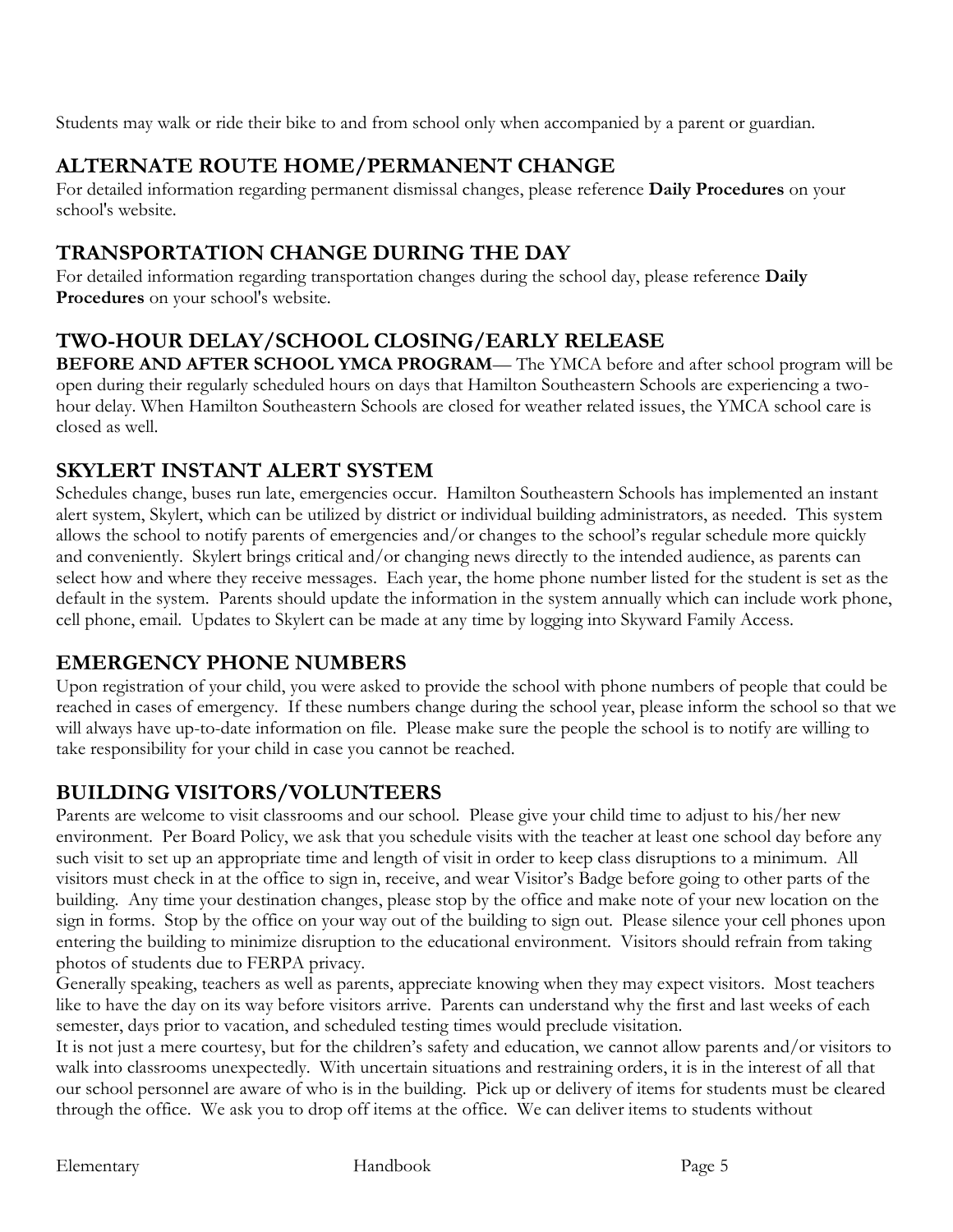interrupting the classroom. We must try to keep classroom interruptions to a minimum in order to maximize learning time.

Parents are welcome to volunteer in classrooms. Please contact the teacher to arrange the appropriate date and time. Younger siblings are not permitted to accompany parents to classrooms when volunteering. Any individual who volunteers in Hamilton Southeastern Schools or on a school related function must have an approved background check on file.

### **DIRECTORY INFORMATION-FERPA**

The Family Educational Rights and Privacy Act ("FERPA") ensures that personally identifiable information of students in school records are kept confidential. The law specifies, however, that certain non-sensitive "Directory Information" may be released for any purpose at the discretion of the school corporation, with general notification of such intent. Please consider this notice as a general notification for the current school year.

Hamilton Southeastern Schools considers "Directory Information" to be: Student's name, Age, Grade level , School, Photographs, Honors and awards, Participation in officially recognized activities or athletics, Dates of attendance , Enrollment status, Address, Phone numbers, Email Address, Teacher of record

This Directory Information is used for a variety of purposes such as yearbook or student newspaper, printed programs for extracurricular activities, news releases to the local media, corporation publications, and interviews with local news media. It can also be used on the corporation website, corporation videos, podcasts, and interviews with local news media for broadcast on TV or radio. In the case of high school students, information can be released to colleges.

Please know that you have the right to request that the school not disclose any or all directory information. Please consider very carefully your decision to request the school not to disclose directory information. This information is typically used in news stories about our students' achievements and classroom activities, honor roll lists, the yearbook, and school directories, and school and corporation newsletters. **Should you deny permission for the release of information, any future requests for such information from news media and other individuals will be refused for the duration of the school year.**

To request that the school not disclose directory information, please notify your child's school in writing within 14 days of the start of the school year or within 14 days of enrolling your child. Otherwise, your student's directory information may be released without further permission.

Also, please note that United States armed forces recruiters also have a right to a student's name, address and phone number unless the student's parent or the adult student specifically requests in writing that this information is not released to the armed forces recruiters.

### **RECESS**

Recess supervision is provided by responsible school personnel. For every child's safety and the school's liability, parents may not accompany students to recess. Recess will be held outdoors whenever possible. Precipitation, sunshine, cloud cover, wind chill, temperature, etc. are all considered when a decision is made for indoor recess. In general, recess will be held indoors when it is raining, or the temperature/wind chill falls below 15 degrees Fahrenheit. Conversely, if 90 degrees Fahrenheit or higher heat index (relative humidity and temperature) is reached, the school will take special precautions for any outdoor activity and teachers will use extreme caution while monitoring students at recess. In addition, students will be provided ample amounts of water before and during recess; Recesses will be shortened or may be moved indoors at the discretion of the principal or designee; Children will be watched/monitored carefully for necessary action. These temperatures are based on recommendations from the American Academy of Pediatrics and National Oceanic and Atmospheric Administration. \*\*\*Includes chart and explanation of chart.

# **PLAYGROUND RULES/CONSEQUENCES**

Elementary Handbook Page 6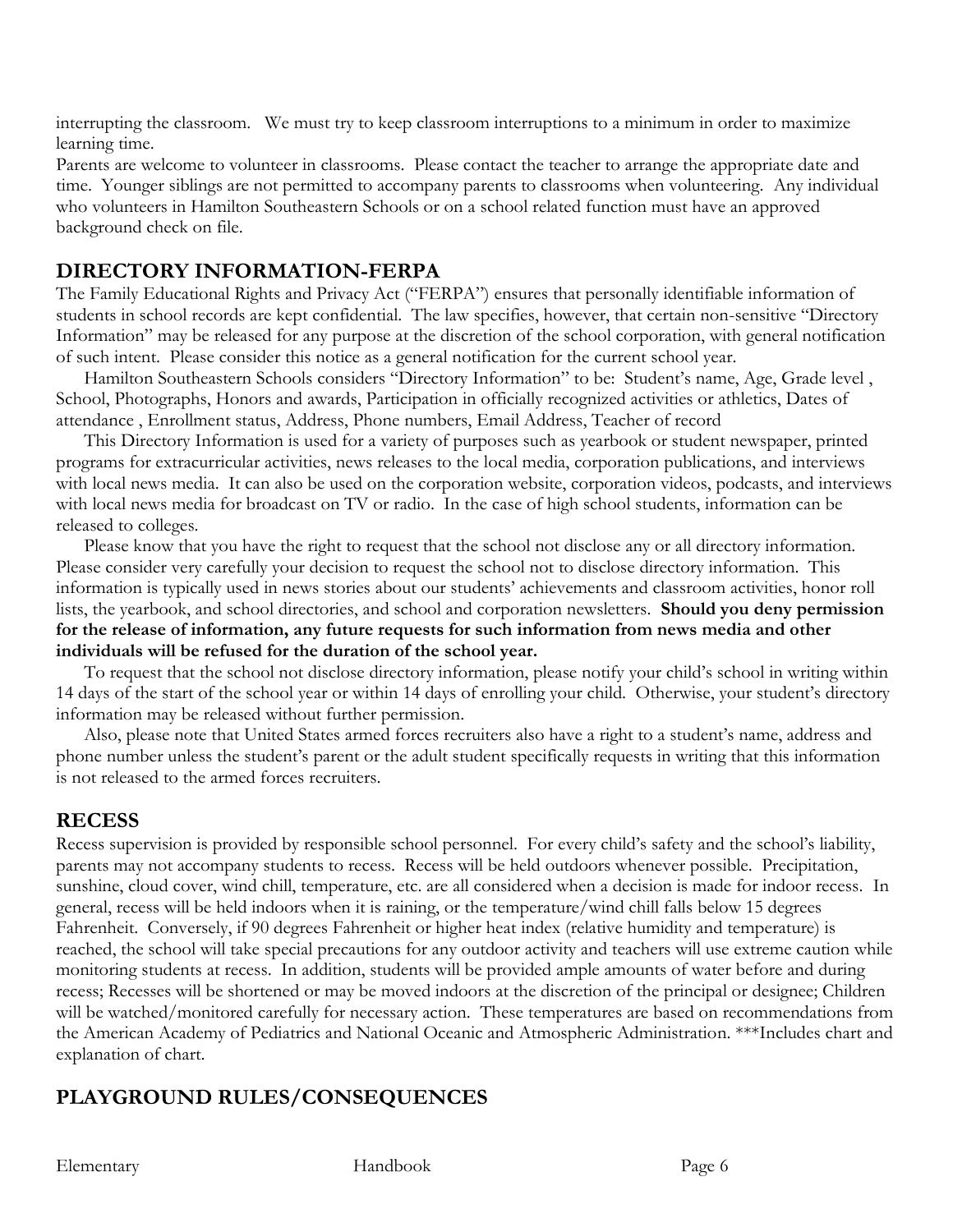- All students will go out to recess unless they have a note from home. Extended periods of time (more than three days) require a physician's excuse.
- Students should not use any electronic devices during recess—indoor or outdoor.
- Students should take necessary coats and playground equipment with them.
- Students should enter and leave the building in a quiet and orderly manner.
- Students are responsible for the return of all equipment that they took out to recess.
- Students should play in the designated playground areas at each respective building and away from the actual building.
- Students should use the swings as they were designed. Jumping from, standing on, or twisting the chains is not appropriate.
- Students should slide down the slide one at a time and feet first.
- Students should not participate in the following activities: wrestling, tripping, fighting (real or pretend), and tackle football.
- Students are expected to line up immediately when the signal is given for the end of recess.

\*\*Additional rules may be added dependent upon the needs of each individual elementary school, grade level, or classroom.

Procedures for the playground and consequences for when they are not followed are created at the building level and per the principal/designee's discretion.

# **LUNCHROOM RULES/CONSEQUENCES**

- Students should walk while in the lunchroom.
- Students should not use any electronic devices during lunch.
- Students should keep hands, feet, and personal items to themselves.
- Students should follow lunchroom procedures by eating their own food and refraining from throwing or playing with their food, napkins, and utensils.
- Students should use an inside voice when speaking with their peers and adults.
- Students should follow all instructions given by adults and be respectful to all.

\*\*Additional rules may be added dependent upon the needs of each individual elementary school, grade level, or classroom.

Procedures for the lunchroom and consequences for when they are not followed are created at the building level and per the principal/designee's discretion.

### **FOOD SERVICE PROCEDURES**

All Hamilton Southeastern Elementary Schools follows the same general guidelines with respect to the school lunch program. Parent/guardians should refer to Food Services on the HSE website for additional information on all lunchroom policies

### **LUNCH TIME VISITORS**

Parents are invited to eat with their child any time after the first two weeks of school. Advanced notice needs to be given to the school office if you plan to eat in order to secure a school lunch. Visiting parents should come to the office to check in, receive their visitor's badge, and instructions on meeting their child for lunch. Adults will pay for their meal as they go through the line. We ask parents to purchase a school lunch or bring a sack lunch. Due to enrollment, some buildings may not be able to accommodate providing lunch for visitors. Schools will alert parents if this is to occur via the school newsletter. Students are discouraged from leaving school to go out to lunch. They are encouraged to either buy a hot lunch or bring a lunch from home, Per Hamilton Southeastern Schools' policy,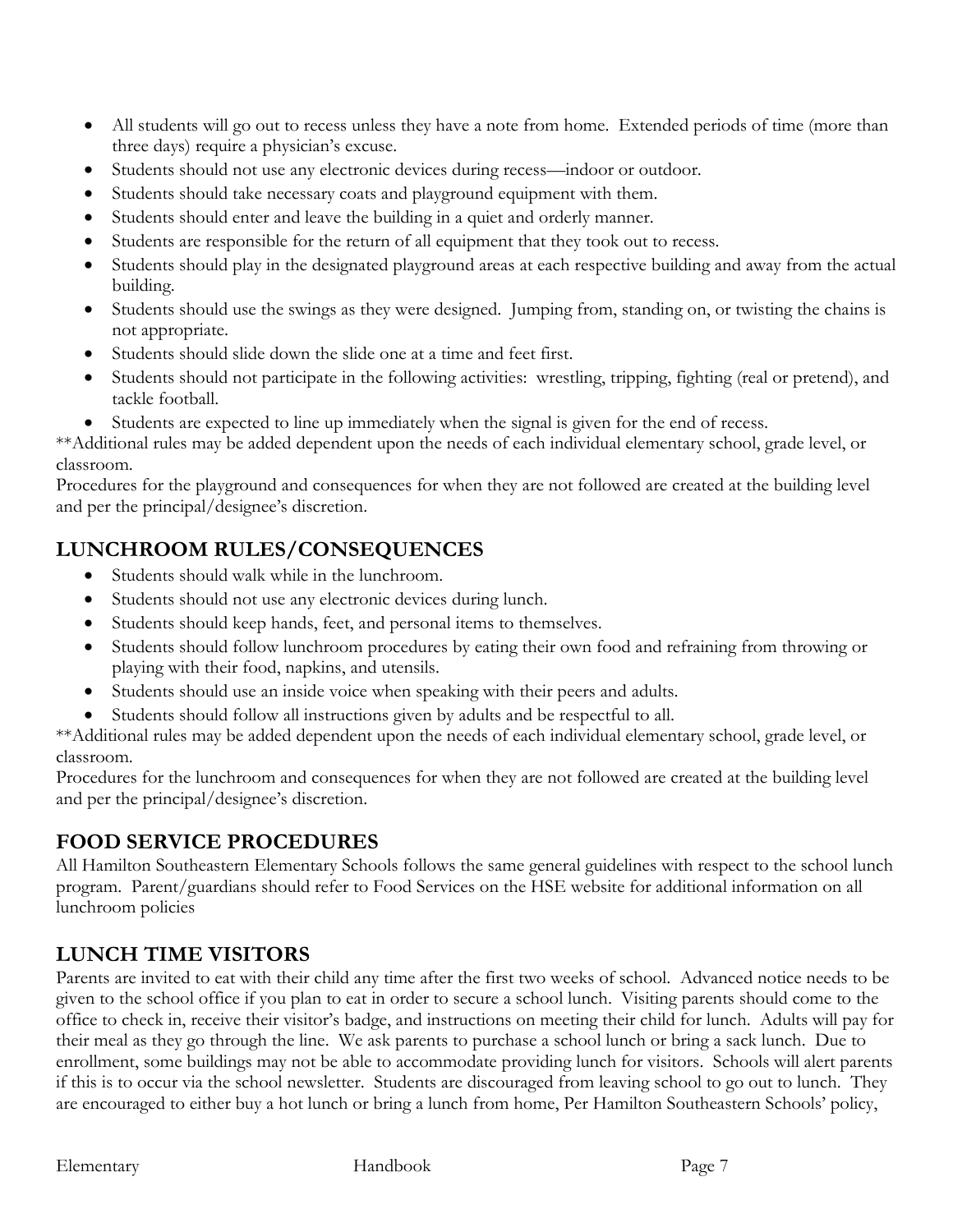outside drinks or commercially prepared/vendor prepared foods, are not permitted during meal time without prior approval by the building principal/designee. In addition, a background check is required to join a student for lunch. Visitors should refrain from taking photos of students during lunch due to FERPA privacy. Once the lunch period is complete, visitors should return immediately to the office rather than visiting the child's classroom.

# **FOOD ALLERGIES/DIETARY RESTRICTIONS**

If a child has a severe food allergy, requiring an Epi-pen, emergency medication orders must be signed by a student's physician each new school year. Please notify the school of any food allergies or dietary restrictions of specific foods for your child. For ingredients of daily meals please refer to the Food Service page on the website.

### **MILK ALLERGIES**

All milk allergies must be reported to the school nurse. A written doctor's statement must be submitted every year. A carton of milk is included with the price of a school lunch. All students must take a milk carton unless we have a written note from a physician stating your child has a milk allergy. The school has water and juice to offer these students. For safety, we ask parents to refrain from sending in beverages that are in glass containers or are carbonated. Colas are prohibited.

# **SNACKS IN THE CLASSROOM**

In accordance with the HSE Wellness policy and procedure, the need for a classroom snack will be determined on an individual classroom basis by the building principal. In the event that snacks are allowed, each student should bring a snack for him/herself only. With the large number of food allergies in schools today, the building principal, school nurse, and nurse coordinator will determine if snacks are not possible for classrooms or entire grade levels for the safety of all students. In these cases, an alternate option can be offered.

### **SCHOOL NEWSLETTER**

Most elementary schools publish a school newsletter and email the newsletter to parents via Skylert. For parents without internet access, a copy will be sent home upon request. Regular features of the newsletter include lunch menus for the upcoming week, PTO News, announcement of upcoming events, related arts rotation for the upcoming week, and more. We encourage you to take the time to read the newsletter so that you can be better informed and aware of upcoming events and deadlines.

# **ACCESS TO SCHOOL BEFORE OR AFTER SCHOOL HOURS**

It is important to encourage student responsibility and organization of student belongings, but it is also understandable that students may forget items in the classroom from time to time. The office staff will happily work with parents or students to return to the classrooms before or after school during normal office hours to get items they may have forgotten. In order to maintain building security, classrooms are locked outside of school hours. Therefore, students will be escorted to the classroom by school personnel to retrieve these items.

# **ACADEMIC EVALUATION**

**REPORT CARDS**—Report Cards of student progress will be available for review through Skyward every nine weeks for students in grades kindergarten through four. Related Arts classes: Art, Music, and Physical Education record grades one time per semester. Report Cards can be discussed with families during parent conferences at the end of the first nine weeks.

Midterm Reports indicating satisfactory or unsatisfactory progress will be available through Skyward as well after four and one-half weeks of each grading period.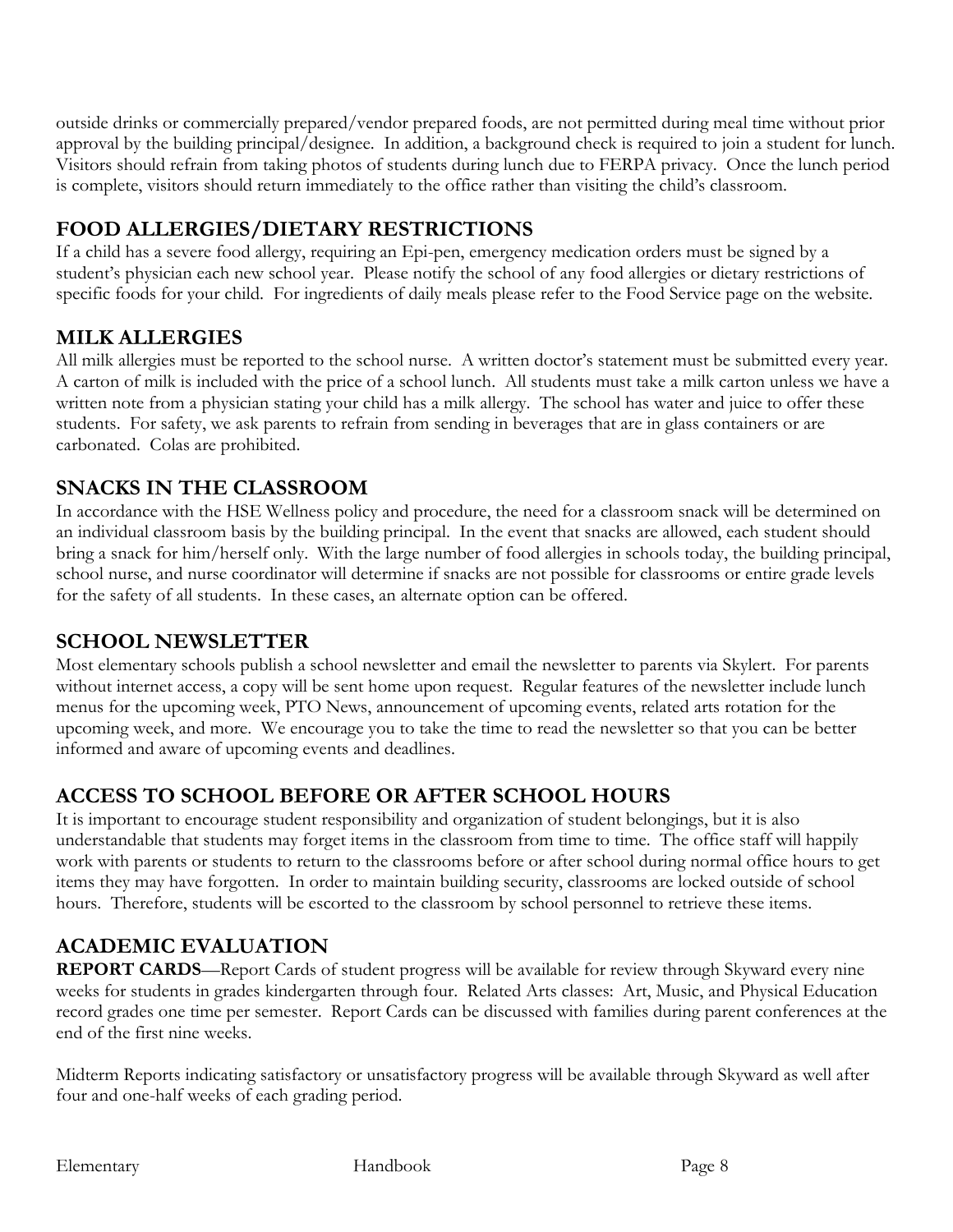**GRADING SCALE**—A district-wide grading scale was adopted by the Hamilton Southeastern Schools on October 12, 2009.

| $A+$          | 100       | $C+$       | 77-79        |
|---------------|-----------|------------|--------------|
| $\mathcal{A}$ | 93-99     | C          | 73-76        |
| $A-$          | $90 - 92$ | $C_{\tau}$ | 70-72        |
| $B+$          | 87-89     | $D+$       | $67-69$      |
| B             | 83-86     | D          | 63-66        |
| $B -$         | 80-82     | $D-$       | $60 - 62$    |
|               |           | F          | 59 and below |

**CONFERENCES**—Communication between parents and teachers is vitally important to the academic achievement of each student. Scheduled parent-teacher conferences will be held in the fall. Please call the school office if you would like to meet with your child's teacher at any other point in the school year. We can help arrange a conference. We encourage parents to take an active role in requesting student information. Please feel free to call the classroom teacher to see how your child is doing.

**STANDARDIZED TESTING—Students in grades three and four will take standardized tests during the school** year. These tests measure a student's achievement at the time of testing. The ILEARN test will be administered to grades three and four as mandated by law. Grade three students will also take the State IREAD-3 test. Students that are designated as English as a New Language learner will be administered the WIDA test annually. Results of these tests are furnished to parents for their information. Please keep in mind that achievement tests are not absolute in their results. Various factors may alter the validity of the scores.

### **DISSECTION AND DISSECTION ALTERNATIVES**

Participation in hands-on science is important to learning science, and students are encouraged to participate in dissection activities that are part of the curriculum. Schools will provide alternative activities for students who have objections to animal dissections.

**CLASSROOM PROCEDURES FOR DISSECTION ACTIVITIES—**When dissection is used in the classroom:Teachers will thoroughly explain the learning objectives of the lesson; All specimens will be treated with respect; All students will be informed prior to the dissection that they have the option of discussing individual concerns about dissection with their teacher; Upon completion of the dissection, the remains will be appropriately disposed of as recommended by the local board of public health.

**PROCEDURES FOR STUDENTS REQUESTING AN ALTERNATIVE TO DISSECTION—**When dissection is part of the curriculum, schools will provide alternative activities for students who object to dissections. Expectations for student learning is the same for students who participate in dissections and those who opt for an alternative to dissection. The procedure and expectations for a student requesting an alternative to dissection is as follows: At least one week prior to the dissection activity, a student's parent or guardian will submit in writing a request for an alternative to dissection; The teacher will determine an acceptable alternative to dissection and will specify in writing what is expected of the student. Alternative to dissection activities will allow students to gain the same content knowledge as a dissection activity and will require a comparable investment of time and effort by the student; The student will complete the alternative activity within the assigned time and will be expected to learn the same content knowledge as if the student performed the dissection activity; The student will be subject to the same course standards and assessments as other students in the class.

# **TECHNOLOGY USAGE**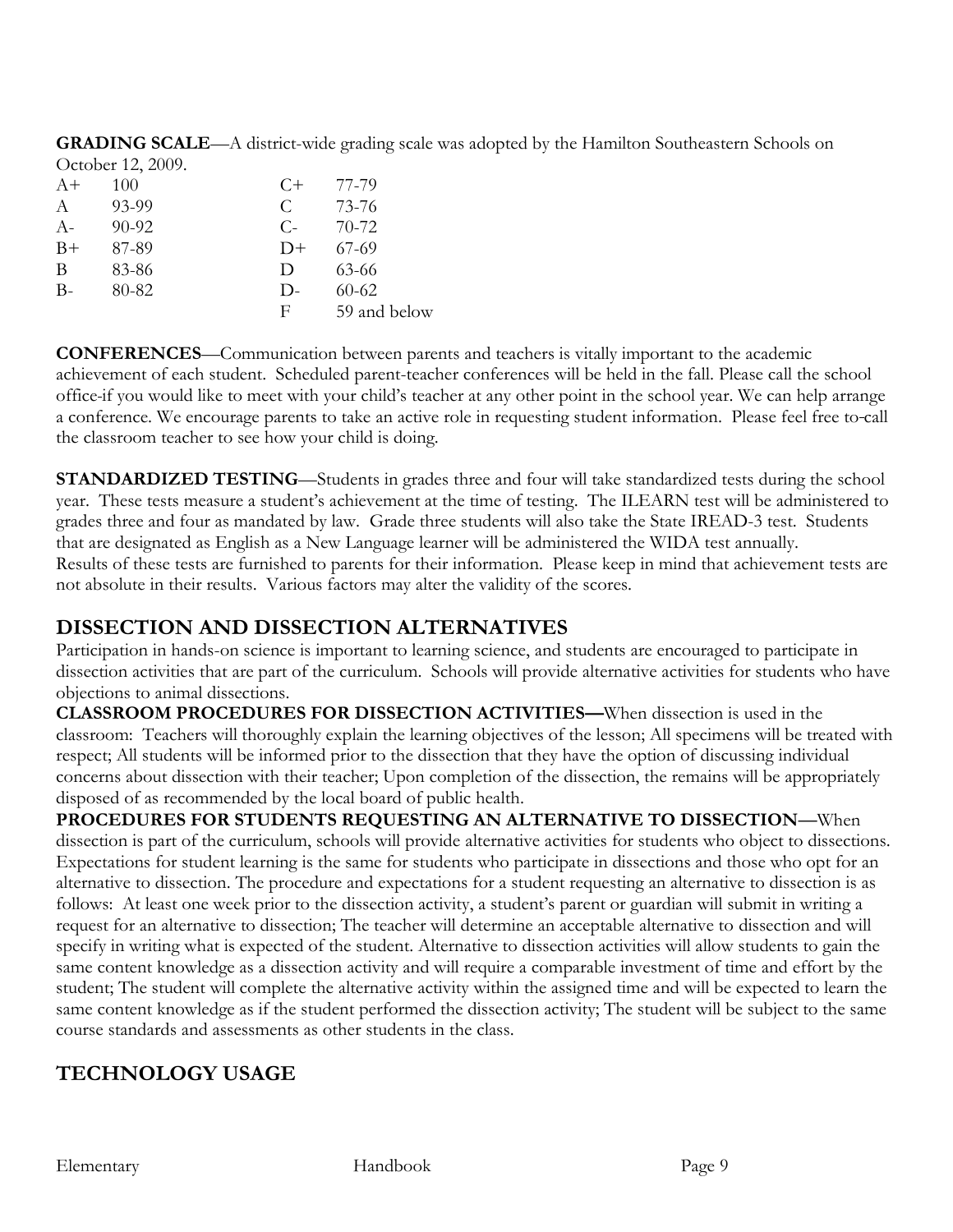The mission of HSE21 is to equip students with the content knowledge, unique skills, and new literacies they will need to contribute positively in their communities and succeed in the 21st-century global economy. HSE will use electronic resources as a powerful and compelling means for students to learn core subjects and applied skills in relevant and rigorous ways.

It is the district's goal to provide students with rich and ample opportunities to use technology for important purposes in schools just as individuals in workplaces and other real-life settings. The technology will enable educators and students to communicate, learn, share, collaborate and create, to think and solve problems, to manage their work, and to take ownership of their lives.

**ELECTRONIC DEVICES**—Teacher discretion may be used regarding the instructional use of electronic devices in the classroom to support student achievement.

If school personnel have reasonable suspicion to believe a student has used an electronic device to violate a school rule or interfere with school purpose, that device may be confiscated and subject to reasonable search. All parts of the item(s) will be confiscated which includes batteries and memory cards. When released by school officials, confiscated items must be picked up by parent or guardian.

Cell phones and electronic devices are to be used for educational purposes only. When not used for an educational purpose, cell phones should be turned off and secured in backpacks during the school day. Cell phones used or possessed inappropriately during the school day or during regular school bus routes will be confiscated and parents will be notified.

All users of electronic resources will be held responsible for their actions and activity. There is no expectation of privacy when using Hamilton Southeastern Schools' network. Unacceptable uses of these resources will result in the suspension or revoking of these privileges. Some examples of such unacceptable use include but are not limited to:

- 1. Using electronic resources for any illegal activity, including violation of copyright or other contract, harassment, or plagiarism.
- 2. Using the electronic resources of our school district for financial or commercial gain.
- 3. Degrading or disrupting equipment or system performance including the intentional promotion of computer viruses.
- 4. Vandalizing data of another user.
- 5. Gaining unauthorized access to resources or entities.
- 6. Invading the privacy of individuals.
- 7. Using an account owned by another user.
- 8. Posting personal communications without the author's consent.
- 9. Deliberately sending, retrieving, or displaying text or graphics which may reasonably be construed as obscene or abusive

**PHOTOGRAPHING OF STUDENTS AND PERSONNEL**—Students may not use any audio or video devices to photograph or record the activities of other students or district personnel while on school property or a school-sponsored activity unless authorized in advance by the staff member supervising the activity and with the consent of the individual(s) being recorded. Students who violate this expectation may face appropriate disciplinary consequences. At the time of registration, families may request to opt out of photo and video events.

#### **NEITHER THE SCHOOL NOR THE SCHOOL CORPORATION IS RESPONSIBLE FOR ANY LOST OR STOLEN ITEMS.**

### **USE OF PERSONAL COMPUTING DEVICES**

Hamilton Southeastern Schools (HSE) permits student to bring personal laptops or other computing devices to school for academic purposes.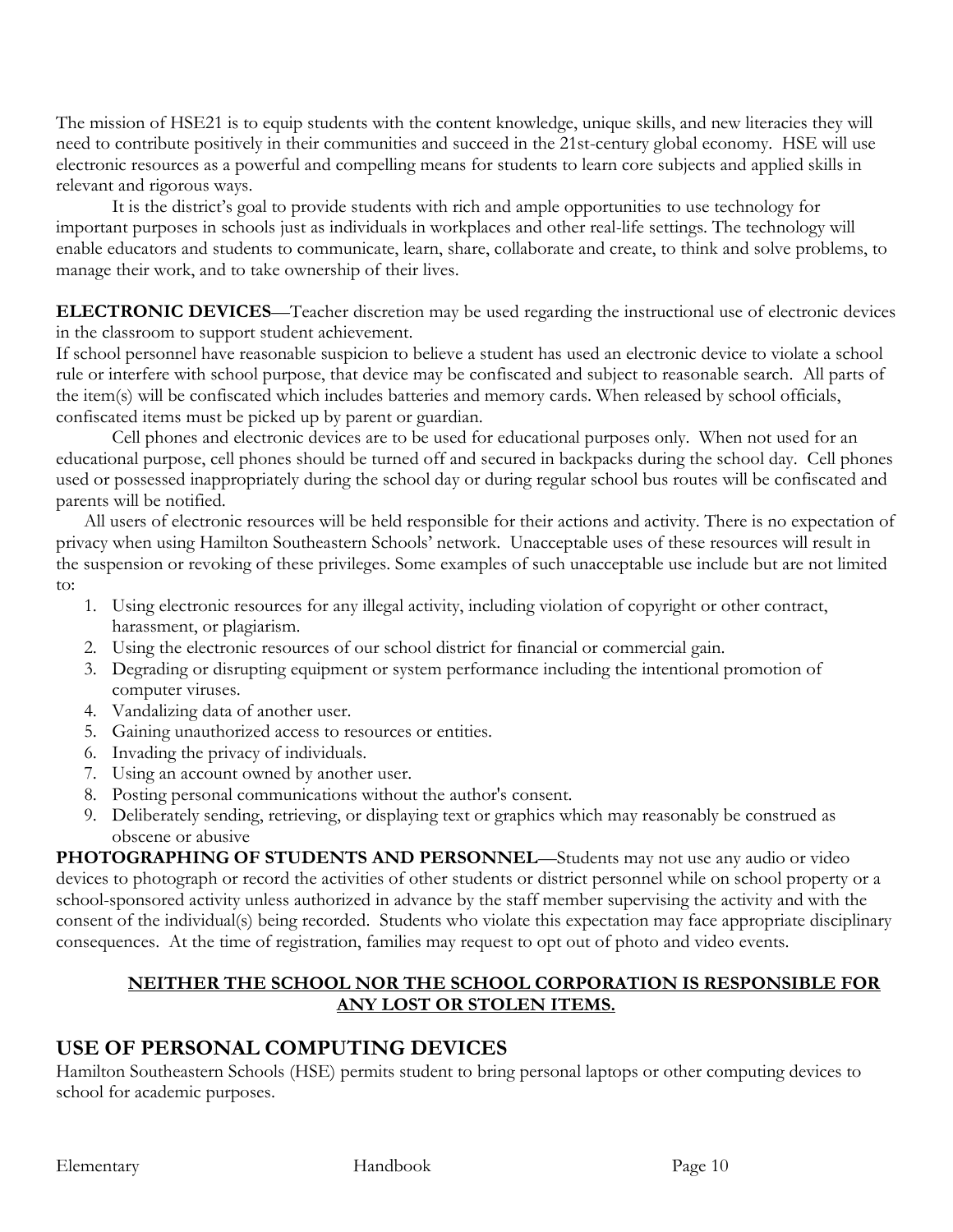- HSE accepts no responsibility or financial liability for personal laptops or other computing devices that are brought to school by students.
- Laptops or other devices that are lost, stolen, or damaged are the responsibility of the student and his/her parents/guardians, regardless of how the loss, theft, or damage occurs.
- Students are advised to take steps to guard against damage, loss, or theft.
- HSE's technology department will not provide technical support for any personal laptop or other computing device.

# **STUDENT COMPUTING RESOURCES AND INTERNET ACCESS CONSENT**

Hamilton Southeastern Schools desires to fairly and consistently address the issues that arise with student technology usage. While it is recognized that students have freedom of expression, it is not absolute. In the interest of preserving school order and safety, the HSE School Board has established a policy (I05.03) and guidelines (I05.3.1) for technology usage. The goal of these guidelines is to inform students, parents, and educators how the Board of School Trustees and school corporation will define student conduct with respect to the use of technology that could result in denial, suspension or expulsion. Indiana State statute, Indiana Criminal Code, and U.S. Supreme Court decisions are used in establishing these guidelines.

Computing resources and Internet access is provided to facilitate communications in support of research and education both curricular and extracurricular. To maintain eligibility to this access, students and parents must be in support of, and consistent with, the educational objectives and policies established by Hamilton Southeastern Schools. The use of any technology resources in Hamilton Southeastern Schools is a privilege, not a right, and it is subject to regulation and monitoring. Violation of any school rules and corporation policy may result in denial and disciplinary actions. Students and parents will be informed about disciplinary action to be taken in cases of misuse and/or abuse of technology.

Situations which will be considered in determining if an individual has violated the technology usage policy are as follows:

A student shall not create or otherwise access technology content that:

- a) violates any school rule, including any student discipline rule and any school policy;
- b) causes or is likely to cause a substantial and material disruption to the school;
- c) is a "true threat";
- d) is considered as lewd, vulgar, indecent or plainly offensive;
- e) generates a legitimate educational concern; or
- f) is considered an unlawful activity.

Details and definition to the above situations are found in HSE Technology Usage Policy I5.3 and Guidelines I5.3.1. Students should not have any expectation of privacy with respect to files stored on school-based computing equipment. Hamilton Southeastern Schools reserves the right to monitor Internet access or other network or computer-related activities, engage in routine computer maintenance and housekeeping, carry out internal investigations, prepare responses to request for public records, or disclose messages, data, or files to law enforcement or other legal authorities.

The Corporation recognizes the need to educate students regarding appropriate behavior on social networking and sites about cyber bullying. The Corporation recognizes the need to educate students regarding appropriate behavior on social networking and internet application including cyber bullying awareness and response.

Hamilton Southeastern Schools makes no warranties of any kind, neither expressed nor implied, for the computing resources and Internet access it provides. Hamilton Southeastern Schools will not be responsible for any damages students suffer, including, but not limited to, loss or corruption of data resulting from delays or interruptions in Internet or computing services.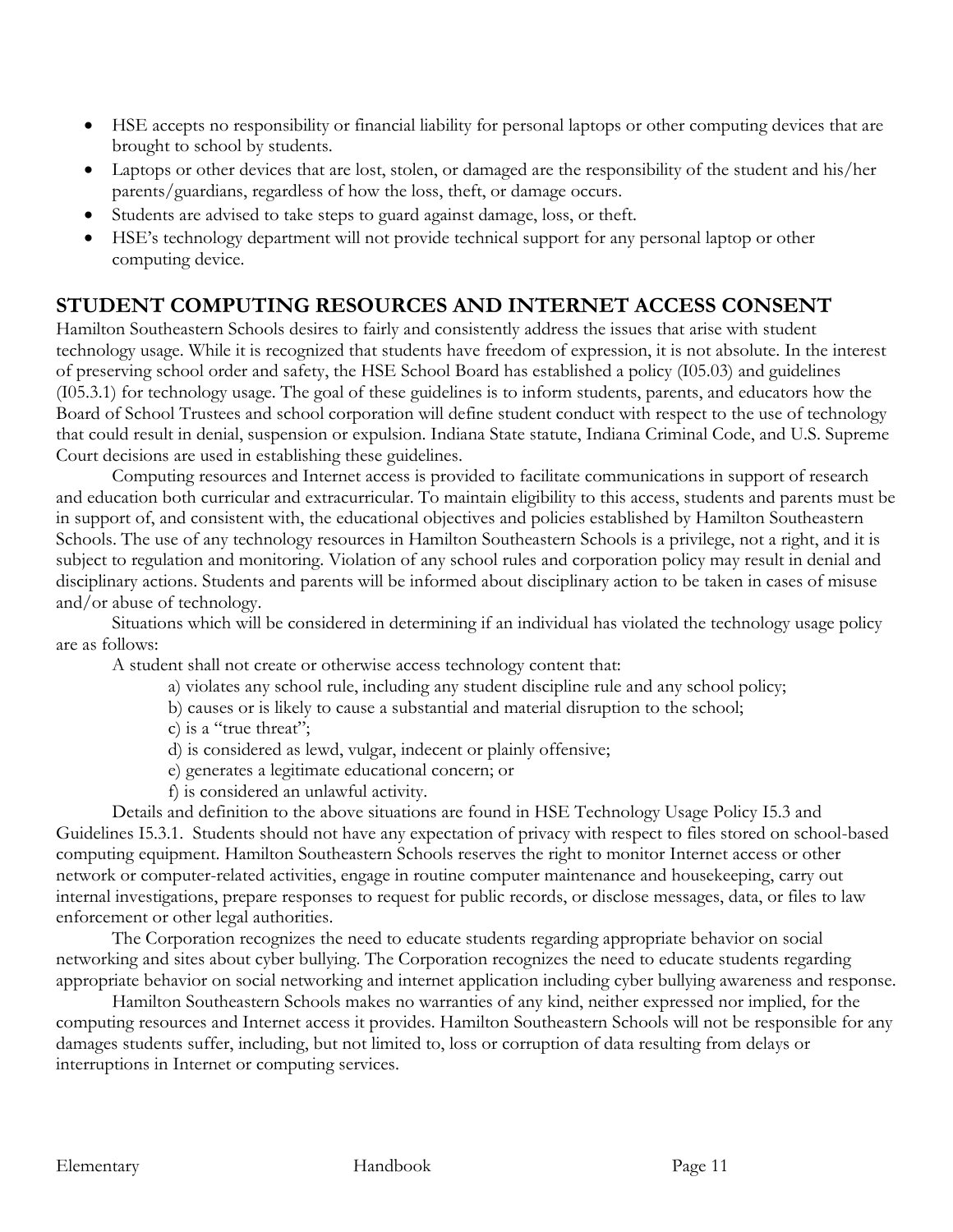Hamilton Southeastern Schools will not be responsible for the accuracy, nature, or quality of information stored on portable media, hard drives, file servers, or other computing resources; nor for the accuracy, nature, or quality of information gathered through corporation-provided computing resources and Internet access.

Hamilton Southeastern Schools will not be responsible for personal property used to access corporation computers or networks or for corporation provided computing resources and Internet access. Hamilton Southeastern Schools will not be responsible for unauthorized financial obligations resulting from corporationprovided access to computing resources and the Internet.

Students utilizing corporation-provided computing resources and Internet access are responsible for good online behavior similar to the good behavior expected are in a classroom or other area of school.

Students' use of personal technology including computing resources, internet access, and communication devices is subject to the conditions as found in Guidelines I5.3.1 and student handbooks. Inappropriate use of such technology may result in disciplinary action.

Families should be aware that some material accessible via the Internet may contain items that are tasteless, illegal, defamatory, inaccurate, or potentially offensive to some people. In addition, it is possible to purchase goods and services via the Internet, which could result in unwanted financial obligations for which a student's parent or guardian would be liable.

While Hamilton Southeastern Schools' intent is to make Internet access available in order to further educational goals and objectives, students may find ways to access other materials as well. Any Hamilton Southeastern Schools computer used by students will have an Internet filtering process in place when accessing the Internet. Nevertheless, the HSE School Board recognizes that no current technology will prevent all abuses or improper use.

Ultimately, parents and guardians of minors are responsible for setting and conveying the standards that their children should follow when using media, computing, and information sources. There is a fine balance between encouraging autonomous learning and maintaining adequate supervision. Hamilton Southeastern makes the corporation's complete Technology Usage Policy I.5.3 and Guidelines I5.3.1 available online on the HSE's website (www.hse.k12.in.us) for review by all parents, guardians, and other member of the community.

Corporation-provided computing resources and Internet access is designed for educational purposes only, curricular or extracurricular. It is impossible for Hamilton Southeastern Schools to completely restrict access to controversial materials, and HSE will not be held responsible for materials acquired on Hamilton Southeastern School's computing resources or over the Internet.

Students and parents understand and will abide by the Hamilton Southeastern Schools Technology Usage Policy I05.03 and Guidelines I05.3.1. And further understand that should they commit any violation, their access and /or privileges may be revoked and disciplinary action (up to suspension or expulsion) may be taken as deemed necessary by the Superintendent/designee. This may include legal action. There is no expectation of privacy in respect to the use of electronic information, resources, data files, or other records generated, stored, or maintained on Hamilton Southeastern Schools' computer resources. This also applies to the use of personal technology.

Parents and guardians also are provided the option of requesting alternative activities not requiring computing resources and/or Internet use for their minor children by contacting their school principal in writing within 14 days of the start of the school year or enrolling their child.

### **STUDENT OFFICE 365 ACCOUNTS**

Hamilton Southeastern Schools has the ability to create Office 365 accounts for all students to allow for collaborative sharing using our custom implementation. These accounts will be used for school related projects. The rules governing proper electronic communications by students are included in the Technology Acceptable Use Policy.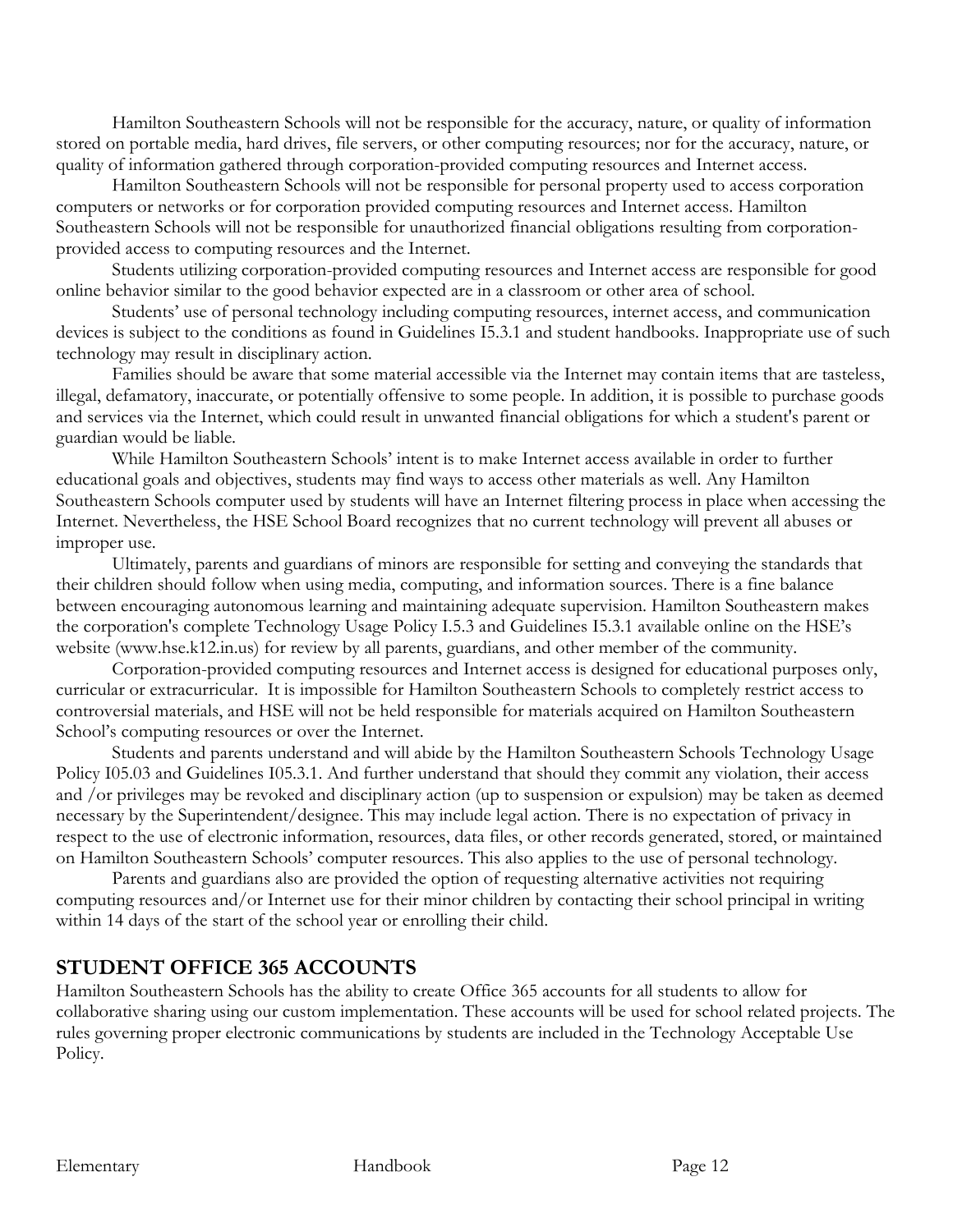Students will be assigned a **hsestudents.org** account. This will be considered the student's official Office 365 account until such time as the student is no longer enrolled in Hamilton Southeastern Schools. The naming convention will be Skyward Name Key (excluding spaces) followed by @hsestudents.org (i.e. harrijef000@hsestudents.org). All students will have access to the features within Office 365 including but not limited to, Mail (email), OneDrive (cloud storage), Word, Excel, PowerPoint, etc.

**Conduct:** Students are responsible for good behavior just as they are in a traditional school building. Students should inform their teacher of inappropriate use. Any disciplinary actions taken pursuant to the Board Policy shall incorporate the procedural due process rights of the student and/or parent as provided by law, Board policy, and the Student Rights Handbook. Please refer to Board HSE Procedure: I05.3.1 Technology Usage Guidelines URL: <http://www.boarddocs.com/in/hses/Board.nsf/goto?open&id=86X5PF6D71E7>

**Access Restriction:** Access to and use of student Office 365 account is considered a privilege accorded at the discretion of Hamilton Southeastern Schools. The district maintains the right to immediately withdraw the access and use of the account when there is reason to believe that violations of law or school board policies have occurred. In such cases, the alleged violation will be referred to the principal for further investigation and application of necessary consequences.

**Security:** Hamilton Southeastern Schools cannot and does not guarantee the security of electronic files located on any of its technology or on Microsoft systems. Although a powerful content filter is in place, the school board cannot assure that users will not be exposed to non-educational material. We encourage parents and students to review Office 365's privacy policy.

**Privacy:** Hamilton Southeastern Schools reserves the right to access and review content in the student's Office 365 account at any time. Hamilton Southeastern Schools complies with all state and federal privacy laws. Parents are encouraged to know how to access their student's Office 365 account.

If a parent wishes for their child(ren) to not have access to Mail (email), please contact the Director of Educational Technologies (jharrison@hse.k12.in.us) in writing within 14 days of the start of the school year or enrolling your child. However, these students will still retain access to the other features within their Office 365 account.

# **BACKPACK IDENTIFICATION**

All students are required to have a school issued ID tag on their backpack and any other bag that is used to transport materials to school. All lunch boxes need to be marked on the outside with the student's first and last name. These rules have been established to keep our students and staff safe. It allows for school officials to quickly determine if an unmarked bag, box, etc. could be of danger to anyone.

# **BIRTHDAYS**

Birthdays are a special time, but due to the number of Hamilton Southeastern students who have various food allergies, no birthday treats will be allowed at school. Birthday party invitations should be mailed and not handed out at school. The school will not accept flowers, balloons, or gift deliveries of any kind for students. They not only cause a disruption in the classroom, but they also cannot be taken on the bus because they may restrict the driver's visual field. Instructional time cannot be used for birthday parties or celebrations.

### **CLASSROOM CELEBRATIONS**

Schools may have up to two classroom celebrations during the year. It is the decision of the individual building administrator as to what the celebrations will entail and when they will take place. Examples of the celebrations are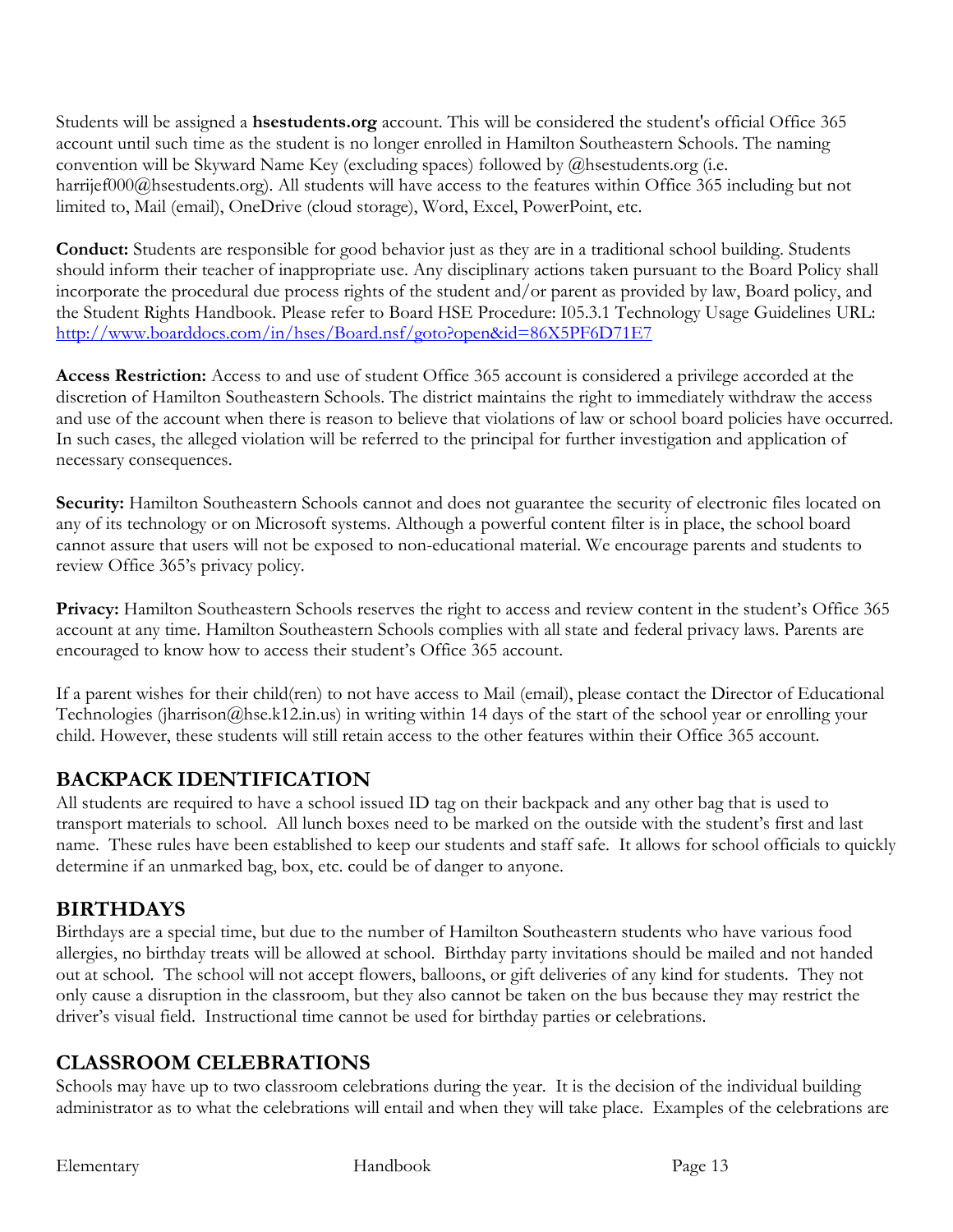traditional classroom parties, presentations of student learning, or service learning projects. Treats may be provided through HSE food services in conjunction with payment by the PTO. Students should not bring in candy or other food items during these celebrations.

# **EVENING SCHOOL EVENTS**

We ask that evening performances be events the entire family can enjoy together. Please keep all members of your family together to enjoy our special event. Children in the audience will be asked to sit with their parents throughout the entire performance. As a courtesy to all performers, we request our families remain seated for the entire performance. Please remember all HSE schools are tobacco-free and vape-free. In addition, a student must be in attendance at school a minimum of one-half day on the day of the event to participate.

# **STUDY TRIPS**

When classroom teachers schedule a study trip for the class away from school, a permission slip will be sent home with the needed information on it. This slip must be signed and returned. Students without a signed permission slip, or anyone not returning the permission slip by the deadline set by the classroom teachers, will not be allowed to attend the trip. Medications may be given by the school nurse, or their designee, when students are out of the building or on a study trip. Before a parent is chosen to help chaperone a study trip, they must have a criminal background check approved and on file in order to accompany the class. These forms are only valid for three years, after which time a new application may be submitted. In addition, siblings are not permitted to attend the study trip. Parents not chosen as a chaperone are not permitted to join the class at the destination. This causes a major breach in our safety measures of keeping students safe while in our charge.

### **ADMINISTRATION OF MEDICATIONS AND TREATMENTS**

TO SPECIAL NEEDS STUDENTS ON FIELD TRIPS—As a result of the growth in enrollment in our school system, there has been a corresponding increase in the number of students with special needs. These needs often include administration of medication or treatment requiring informed judgment. Asthma and diabetes management are examples of these special needs.

The priority of the school nurse has to remain with the greater number of students at the school campus. Thus, on a field trip, or other student activity which takes place away from school, the school nurse will rarely, if ever, be able to accompany special needs students. In addition, most of the teachers are not qualified to administer certain medications or treatments, or to judge the use of these for chronic medical conditions.

The parents/guardian of the student with special medical needs are expected to work with the school to arrange for an adult other than the school nurse to accompany their child on field trips or other activities when it is deemed necessary by the school nurse and school principal. If a parent cannot accompany the child, the parent:

- May select an adult (other than the school nurse) to accompany their child; or
- May work with the school to arrange for adult supervision for their child; or
- May waive the need for an adult to specifically accompany their child; or
- May elect to decline participation in the field trip experience.

A student, trained in the use of their inhaler, glucometer, insulin therapy, or epi-pen, may be allowed to administer their own emergency medication on a field trip. For this to occur, each student's ability to selfadminister emergency medication must be addressed in the student's Individual Health Plan and a signed physician authorization form must be completed.

### **PETS**

Per Board Policy, animals are not permitted in school unless approved either by a teacher in connection with a class assignment, project or demonstration, or by the building principal. Animals can be prohibited from school for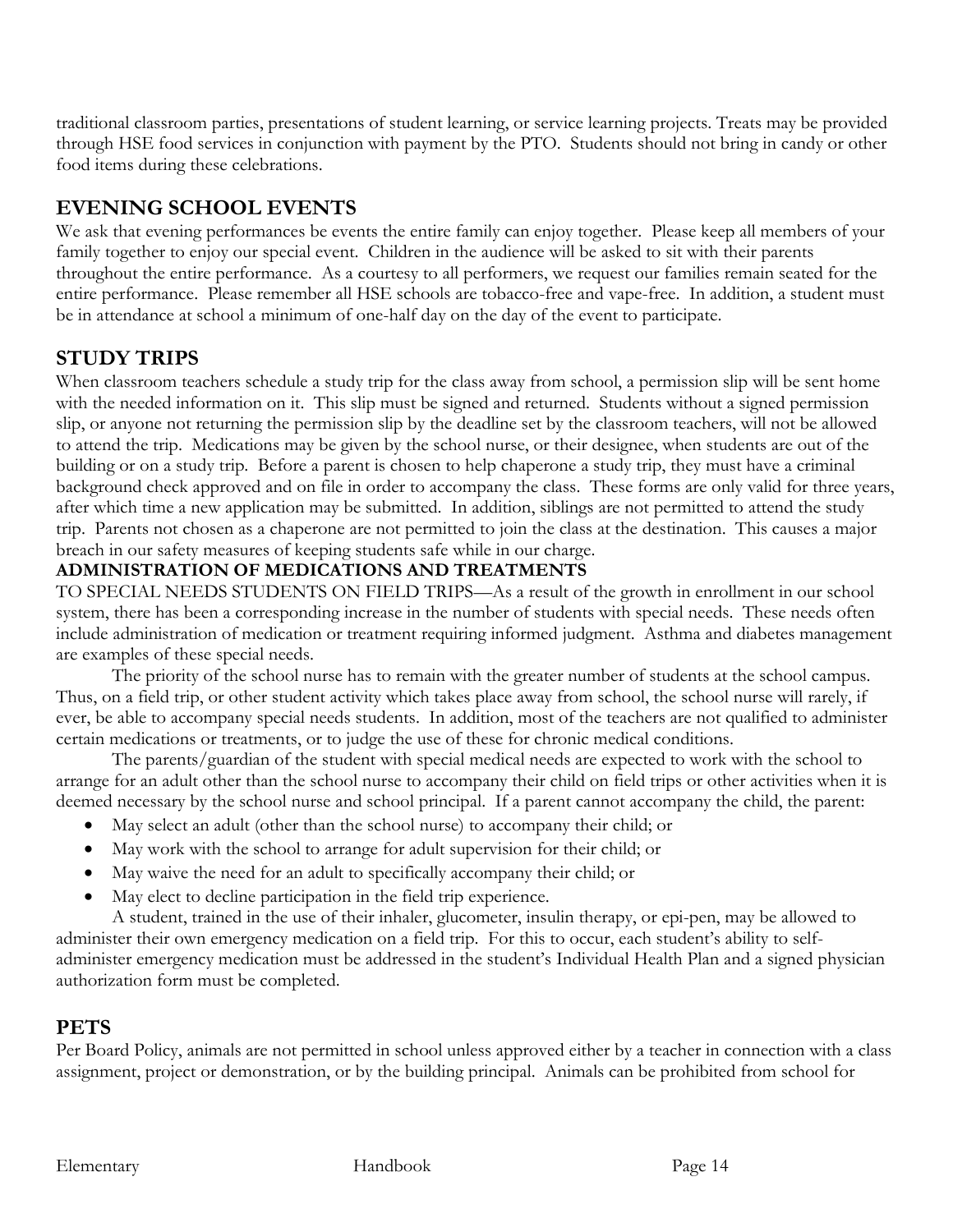various reasons including possible attacks, allergies, and communicable diseases. This includes bringing animals to car rider drop off and pick up. Animals can be unpredictable, even those with the most extensive training.

### **PARENT-TEACHER ORGANIZATION**

Each Elementary School in the district has an active Parent-Teacher Organization. The PTO provides our children with many items and services throughout the school year. You automatically become a member of the PTO by enrolling your child. General PTO meetings will be determined at the beginning of the school year by the PTO Executive Board and the school principal. The PTO Executive Board meets regularly during their term in office. If you have any questions or comments that need to be addressed by the PTO, contact one of the Executive Board members. A list of those officers and committee chairpersons are posted on the school website.

### **REPORTING CHILD ABUSE**

It is a felony for school officials to fail to report suspected child abuse to the proper authorities. School personnel will report suspected child neglect as well.

### **TELEPHONE CALLS AND EMAILS**

The school is always ready to render necessary services in delivering important messages to teachers and students. We cannot, however, call either students or teachers to the phone during class time, except for emergencies. Voice mail is available twenty-four hours for parents to leave messages for teachers. If a message is to be relayed before the end of the school day, please make sure the office takes the message.

In order to encourage student responsibility, students cannot use the school telephone except for emergencies. We do not allow calls for forgotten items or notes. Each staff member has an HSE email account. Please make sure you reference your child in the subject line of the email. We often do not open mail that is not identified. Please remember that staff members may not get to email during the school day.

# **WITHDRAW/TRANSFER OF STUDENTS**

Parents who will be withdrawing their child from school should notify the school office as least one full day in advance so the appropriate forms, book rental refund, library obligations, lunch charges, and textbooks can be addressed. School records will be sent directly to the new school. Health forms may be copied and sent with the parents. A request for these copies should be made as far in advance as possible.

# **WHAT TO DO IF YOU SUSPECT A DISABILITY / CHILD FIND**

Identification and evaluation of a student in need of educational services is a part of Indiana law. Please access Suspect a Disability under the Exceptional Learners site for more specific information.

# **BEHAVIOR EXPECTATIONS**

This handbook gives parents of elementary school students written discipline rules which have been adopted by the Hamilton Southeastern School Board annually. Many of these rules are common sense rules for a safe school. However, for parents they are written from a legal perspective. Teachers will work with students to devise classroom rules. These rules will be easily understood by elementary students. Classroom and school rules will be made available to parents. All students are expected to follow all school and classroom rules and procedures. This handbook meets legal requirements for those few students who need behavior intervention and serious consequences. Failure to follow rules and procedures may result in the student being suspended, expelled, or excluded from the regular school day. Hamilton Southeastern Schools has adopted a plan for the safe restraint and seclusion of students. The plan is available via the HSE website under Board Docs policy J10.00. **STUDENT RULES**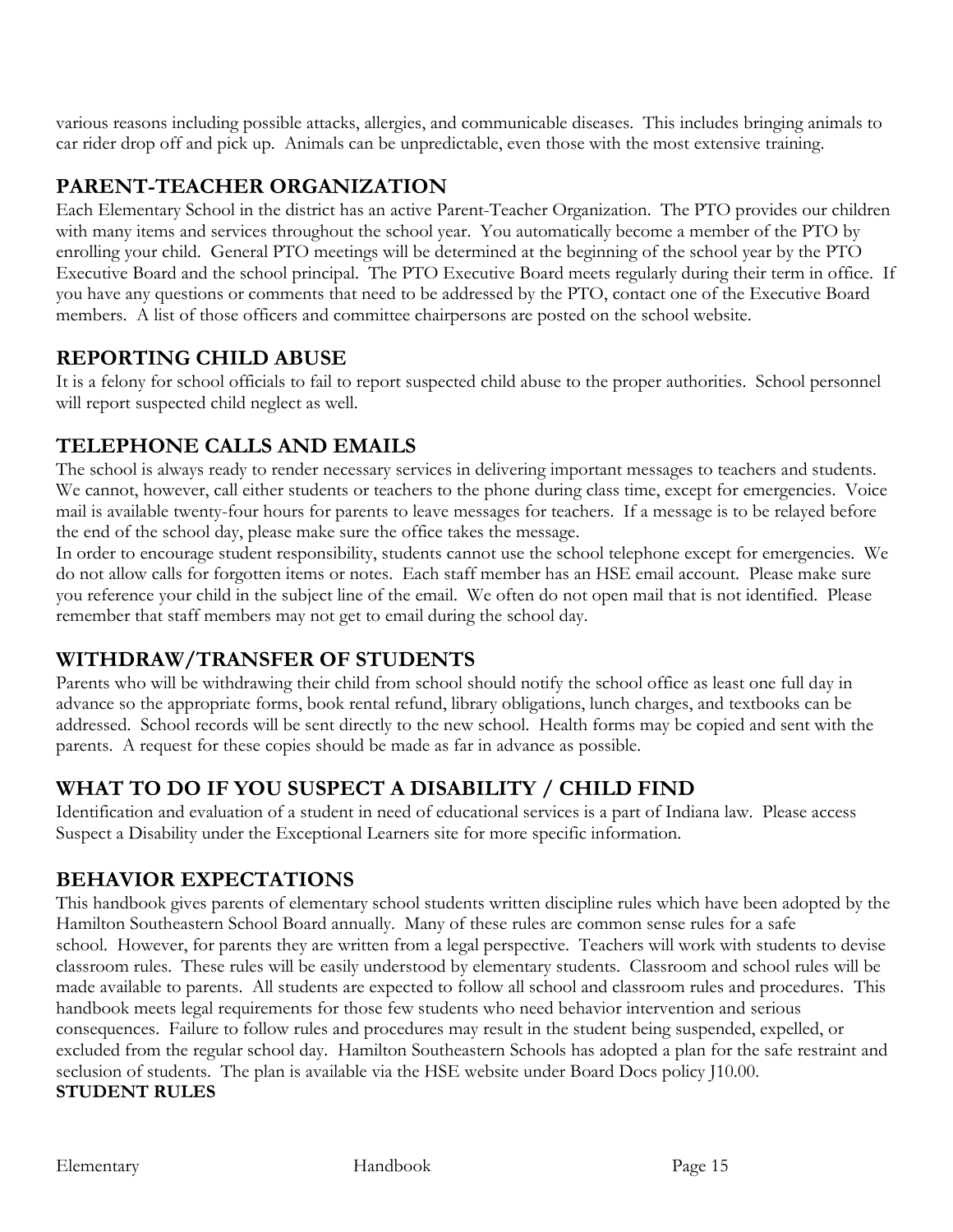- 1. Students are expected to show respect to everyone in the school setting. This includes, but is not limited to, peers, teachers, instructional assistants, custodians, dining room staff, parents, and special visitors. Images or language that create a hostile or intimidating environment based on any protected class or marginalized group is strictly prohibited.
- 2. Students may not leave school grounds without written permission or signed out at the school office by a parent or other authorized adult.
- 3. Students are expected to respect other students by not putting hands on other students.
- 4. Students are expected to walk, not run, in the school building.
- 5. Students are expected to attend and to be on time for all classes. Students with excessive absences and/or tardies will be referred to the HSE attendance officer.
- 6. Students are expected to respect school property and the property of others.
- 7. Students are expected to have and use backpacks to bring books and school related items to and from school. Backpacks are required to be labeled with the student's name and teacher per building policy.
- 8. The school will not accept flowers, balloons, or gift deliveries of any kind for students.
- 9. Students are not allowed in unsupervised areas before, during or after school.
- 10. Students are not allowed to sell or trade items at school.
- 11. Food is not to be taken from the cafeteria, nor to be consumed at anytime other than lunch without specific permission from a staff member. Chewing gum and candy are not allowed during the school day unless under the direct supervision of an adult. Carbonated beverages are not allowed to be brought to school for lunch.
- 12. After the start of the school day and during the school day, students must be signed in at the office by a parent or other authorized adult. In the event that a child needs to leave school during the school day, a parent or other authorized adult must sign the child out at the office and show a valid picture ID.
- 13. No student will be allowed to disrupt the educational process.
- 14. Students are not allowed to possess dangerous or illegal items, including drugs, weapons, or any item that can reasonably be considered to be a weapon. Students with knowledge of such items on school grounds are to report the information to school personnel.
- 15. Students are to refrain from the use of force, violence, noise, coercion, threats, intimidation, fear, passive resistance, or other comparable conduct constituting an interference with school purposes or urging others to engage in such conduct.
- 16. All types of tobacco, electronic cigarettes, drugs, or alcohol are strictly prohibited.
- 17. Except as approved either by a teacher in connection with a class assignment, project, or demonstration or by the building principal, a student may not possess in a school building:
	- Knives, laser pointers or any object that is readily capable of causing injury
	- Animals
	- Explosives, including all fireworks, model rocketry engines, smoke bombs, stink bombs and similar devices

# **DRESSING FOR SCHOOL**

Student clothing and appearance should not draw undue attention from other students or faculty or disrupt the normal routine. If there is doubt about the appropriateness of a garment, it should not be worn. Attire typically worn at the beach is not appropriate for school. Clothing and/or any adornment displaying messages or images not appropriate for school. Examples would be messages containing profanity; sexual innuendo; references to drugs, alcoholic beverages, tobacco products, or violence; or messages that incite hate towards other students or student groups. Hats, hoods, and sweatbands are not to be worn during the school day. Culturally and religious-based head coverings are permitted. Bare midriff, backless halters, and mesh shirts are not to be worn. Attire that may damage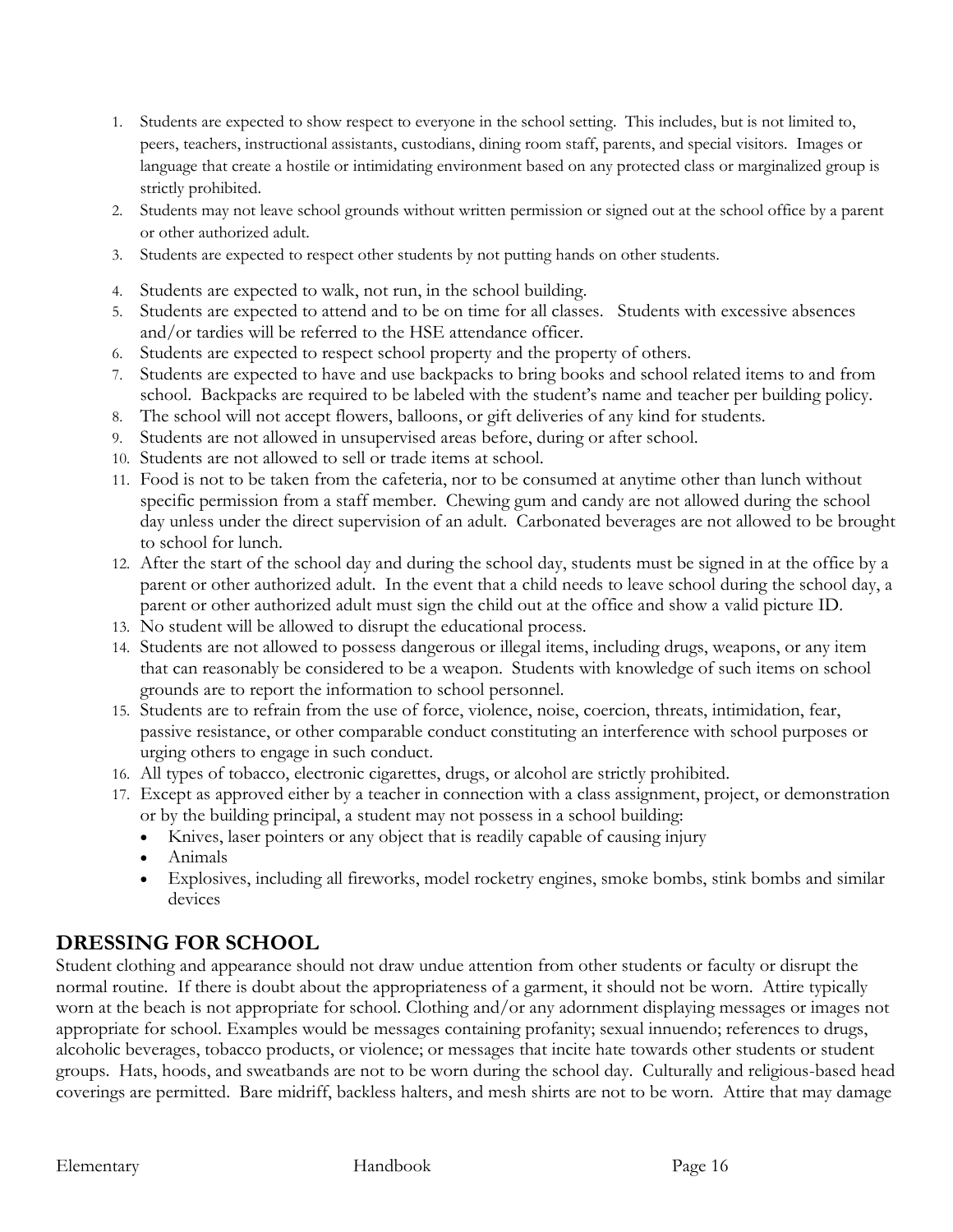school property (such as chains) or pose a danger to the safety of students and staff members (such as "Heelies") shall not be worn. Shoes shall be worn at all times.

#### **SEXUAL HARRASSMENT**

It is the policy of the Hamilton Southeastern Schools Corporation to maintain learning and working environments that are free from sexual harassment. It is a violation of this policy for any employee or student to harass another employee or student through conduct or communications of a sexual nature.

#### **DISCIPLINE CODE**

This student code of conduct has been established in accordance with Indiana State Law. Students will not be allowed to engage in any activity forbidden by the laws of Indiana that constitute an interference with school purposes or an educational function. Those activities could include but are not inclusive of possessing explosives, detonating devices, and fireworks and/or possession or being under the influence of tobacco, harmful drugs, alcoholic beverage, non-alcoholic beer, stimulant, caffeine-based drug, or intoxicant or inhalants of any kind. Indiana law authorizes the school board to prohibit unlawful activity by a student on or off school grounds. This includes before, during, and after school hours. It also includes any school activity or function (including summer school) or traveling to or from school or any school activity or function. If the unlawful activity may reasonably be considered to be an interference with school purposes or an educational function or the student's removal is necessary to restore order or protect persons on school property, a student may be expelled or suspended. **ANTI-BULLYING**

(a) Bullying is prohibited by HSE schools. Students who commit any acts of bullying are subject to discipline including but not limited to suspension, expulsion, arrest, and/or prosecution.

(b) Definition: "Bullying" is defined as overt, unwanted, repeated acts or gestures, including verbal or written communications or images transmitted in any manner (including digitally or electronically); physical acts committed; aggression; or any other behaviors committed by a student or group of students against another student with the intent to harass, ridicule, humiliate, intimidate, or harm the targeted student, creating for the targeted student an objectively hostile school environment that:

- 1) places the targeted student in reasonable fear of harm to his or her person or property;
- 2) has a substantially detrimental effect on the targeted student's physical or mental health;
- 3) has the effect of substantially interfering with the targeted student's academic performance; or
- 4) has the effect of substantially interfering with the targeted student's ability to participate in or benefit from the services, activities, or privileges provided by the school.

Bullying does not include, and should not be interpreted to impose any burden or sanction on, the following:

- participating in a religious event;
- acting in an emergency involving the protection of a person or property from an imminent threat of serious bodily injury or substantial danger;
- participating in an activity consisting of the exercise of a student's freedom of speech rights;
- participating in an activity conducted by a nonprofit or governmental entity that provides recreation, education, training, or other care under the supervision of one (1) or more adults;
- participating in an activity undertaken at the prior written direction of the student's parent; or
- engaging in interstate or international travel from a location outside Indiana to another location outside Indiana.

(c) Applicability: HSE schools prohibits bullying in all forms. This policy may be applied regardless of the physical location in which the bullying behavior occurred, whenever the individual committing the bullying behavior and any of the intended targets of the bullying behavior are students attending a school within the school district and disciplinary action is reasonably necessary to avoid substantial interference with school discipline or prevent an unreasonable threat to the rights of others to a safe and peaceful learning environment. HSE schools prohibits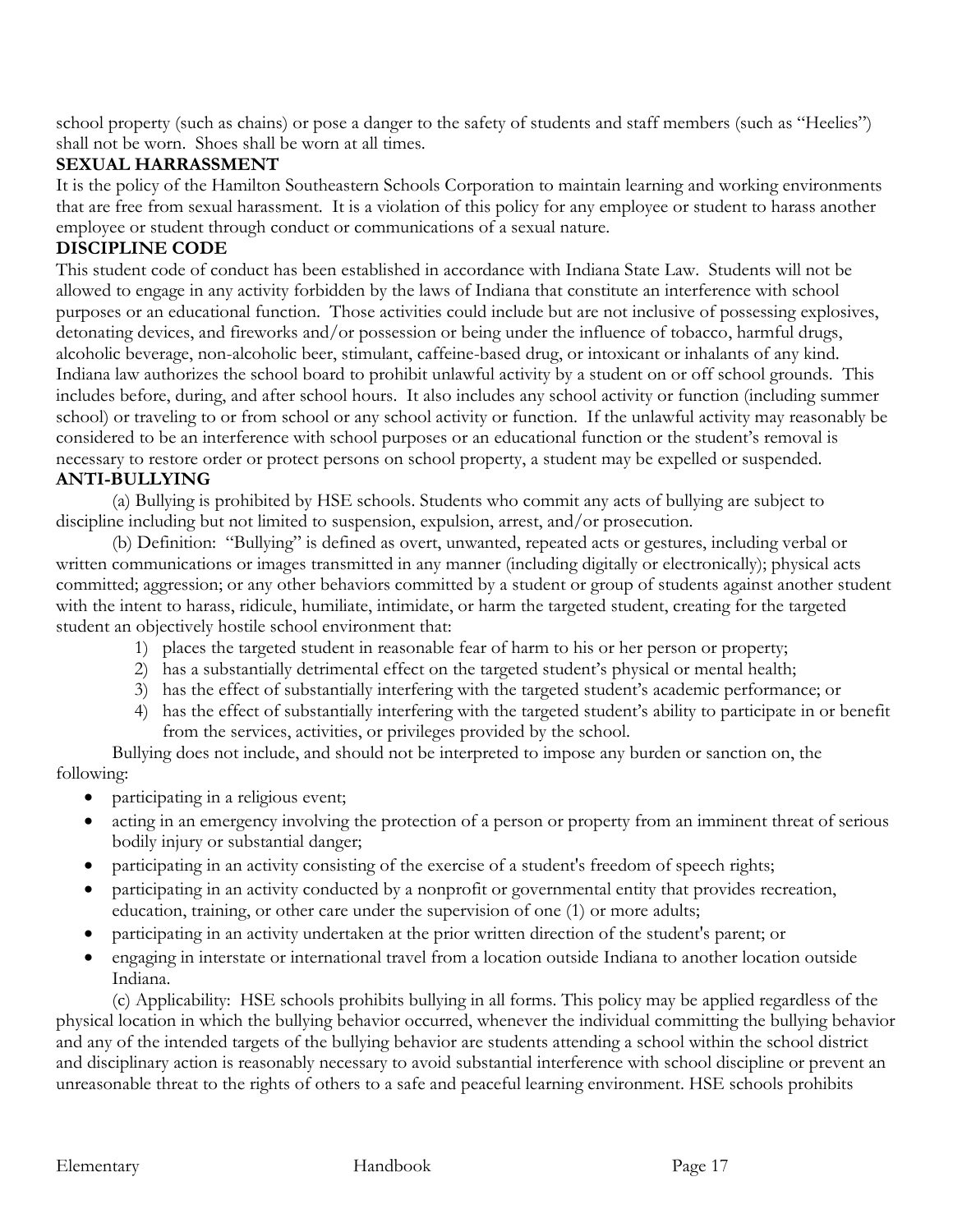bullying through the use of data or computer software that is accessed through any computer, computer system, or computer network.

(d) Education: HSE schools will provide training and/or instruction on anti-bullying prevention and policy to all students in grades 1 through 12, as well as staff, in accordance with Indiana law.

(e) Reporting: Anyone who believes that a student has possibly been or is the victim of bullying is encouraged to immediately report the situation to an appropriate staff member such as a teacher, school counselor, or administrator (including the school district lead administrator). All staff, volunteers, and contracted service providers who observe or receive a report of suspected bullying shall notify a designated school administrator in charge of receiving reports of suspected bullying within the same day. If a staff member does not know who to make a report to, he or she should report directly to the building principal or school district lead administrator. Bullying reports to the department of child services and/or law enforcement must be made as required by law, such as when a staff member believes that a student is the victim of abuse or neglect. Any person who makes a report of bullying and requests to remain anonymous will not be personally identified as the reporter or complainant to extent permitted by law. HSE schools will act appropriately to discipline staff members, volunteers, or contracted service providers who receive a report of bullying and fail to initiate or conduct an investigation of a bullying incident and for persons who falsely report an incident of bullying. The school district will act appropriately to discipline students, staff members, visitors, or volunteers who make false reports of bullying.

(f) Investigation: once a report of suspected bullying is received by the designated school administrator, an expedited investigation shall follow. The investigation should be facilitated by the designated school administrator or other appropriate school staff. Information relating to the investigation will be gathered using means including, but not limited to: witness interviews, request for written witness statements, record identification and review, and an assessment of whether bullying occurred. The investigation will be initiated within one (1) school day of the report to the designated school administrator and will ordinarily be completed within ten (10) school days.

(g) Intervention/Responses: if a report of suspected bullying is substantiated through an investigation, then the school district shall take appropriate intervention and responses as consistent with policy and procedure. HSE schools will take prompt and effective steps reasonably calculated to stop the bullying, remedy the bullying, and prevent the bullying from recurring. Interventions and responses include, but are not limited to: separating the bully and the target; follow-up school counseling for the target; bullying education for the bully; and prompt disciplinary action against the bully. These steps should not penalize the target of the bullying. Disciplinary actions against the bully may include, but are not limited to suspension and expulsion. Also, if the acts of bullying rise to the level of serious criminal offense the matter may be referred to law enforcement. HSE schools shall inform the parents of all students involved in alleged incidents, and, as appropriate, may discuss the availability of counseling and other intervention services.

(h) Parental involvement: Parents are encouraged to be involved in the process of minimizing bullying. Parents should report suspected acts of bullying to an appropriate school official. In addition, parents of students suspected of bullying will be notified with a phone call or through other appropriate means of communication. Conversely, parents of students suspected of being the target of acts of bullying will also be notified with a phone call or through other means of appropriate communication. Parent notifications will occur in an expedited manner within two (2) school days after the designated school administrator receives the report of suspected bullying. Parents of students who are disciplined for acts of bullying will be involved in the disciplinary process consistent with the law and school district policy.

(i) Reporting to IDOE: Each school within the school district will record and report to the district lead administrator or his or her designee the frequency of bullying incidents in the following categories: verbal bullying, physical bullying, social/relational bullying, and electronic/written communication bullying (or a combination or two or more of the above categories). The corporation lead administrator or his or her designee shall report the number of bullying incidents by category for each school and the entire corporation for each school term to the Indiana Department of Education by July 1.

#### **DISCIPLINE CONSEQUENCES**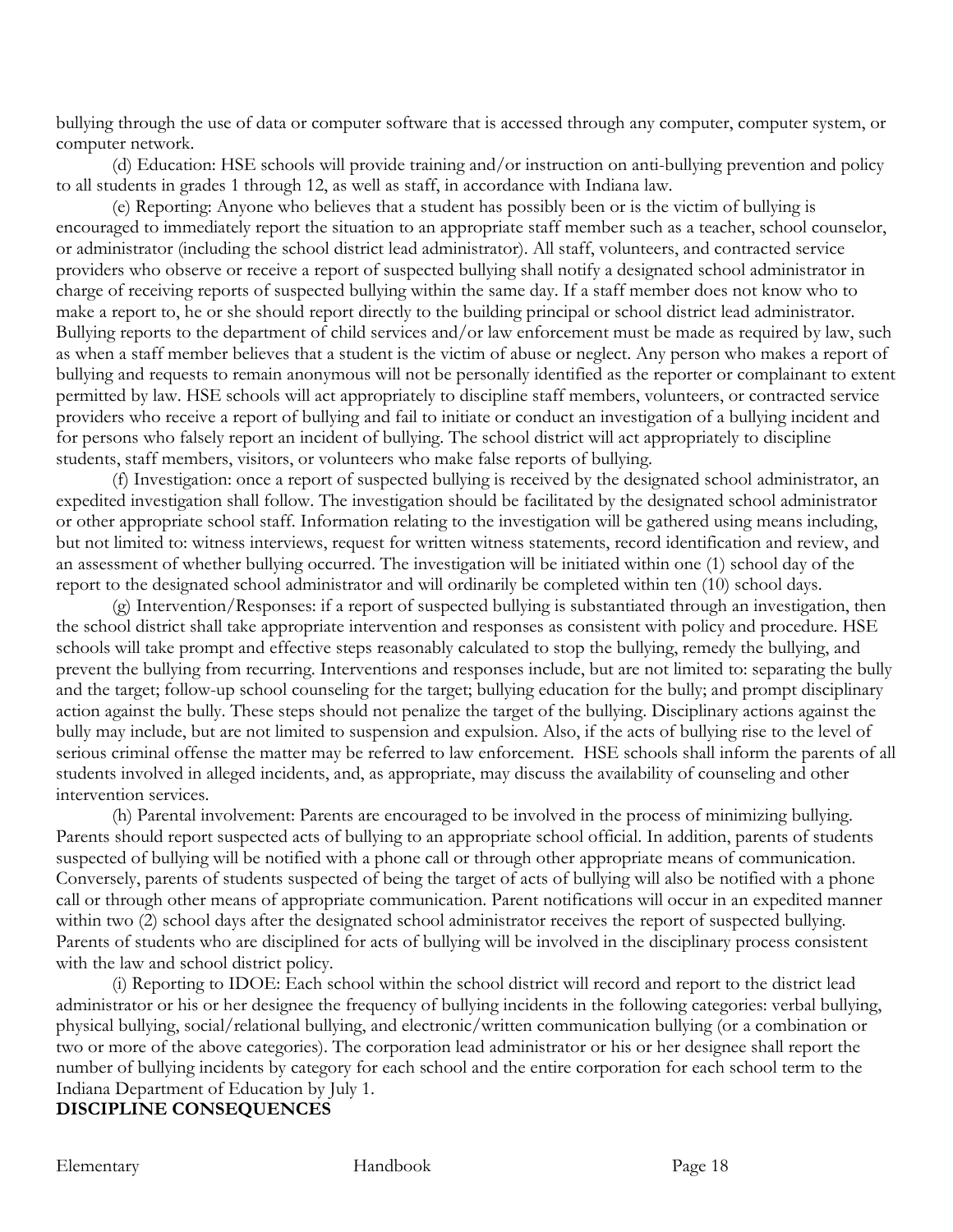**School Building Authority—**A student violating a school rule may be subject to consequences including timeout, loss of recess, lunch detention, in and out of school suspensions, and expulsion. Those rules should emphasize developing positive behavior and attitudes rather than purely imposing punishment and may require restitution in the case of damage to property.

### **SERIOUS DISCIPLINE CONSEQUENCES**

**In-school Suspension—**In-school reassignment is a method of school discipline that provides the student with the opportunity to remain in a school setting. Classroom assignments will be provided to the student for completion and full credit before returning to regular classes. Students who are assigned in-school reassignment remain in that atmosphere for the school day under the supervision of office or school personnel. If the student becomes uncooperative or does not follow the rules established for the classroom, suspension out of school will substitute for in-school reassignment. Students serving an in-school reassignment will not be able to attend any extracurricular activities on the in-school reassignment day.

**Out-of-school Suspension—**In some cases it becomes necessary to assign out-of-school- suspension. This is usually the result of a serious infraction, refusal to comply with lesser disciplinary penalty, or chronic misbehavior. Indiana law defines grounds for suspension or expulsion as "student misconduct or substantial disobedience". During such suspension, the student is in the care of parents. The student should not be present on school grounds without the permission of the school principal. Students are not to attend any extra-curricular activities while they are suspended out of school.

**Corporal Punishment**—Hamilton Southeastern Schools will not use corporal punishment as a method to correct misbehavior.

### **STUDENT DUE PROCESS**

The procedures for administering student discipline and due process are provided by Indiana law. The Hamilton Southeastern School Board adopts the Indiana Statutes as the official policy and administrative procedures of Hamilton Southeastern Schools unless applicable federal law requires otherwise. Per Indiana law, authorities are to inform law enforcement agencies, in writing, when violations involving controlled substances occur within a school environment. Under Indiana law, a student bringing a firearm or destructive device to school or on school property or in possession of a firearm or destructive device on school property must be expelled from school for a period of at least one calendar year. Under Indiana law, a student bringing a deadly weapon, other than a firearm, to school or on school property or in possession of a deadly weapon on school property may be expelled for a period of not more than one calendar year.

# **ATTENDING CLASS EQUALS SUCCESS (ACES) PROGRAM**

**ACES** is a proactive program sponsored by the Hamilton County Prosecutor's Office. Its purpose is to promote good school attendance by enforcing the legal obligations of compulsory school attendance noted in Indiana Law.

Students may be referred by HSE Schools to the Hamilton County Deputy Prosecutor for the Town of Fishers for participation in the program for being truant from school or having unexcused absences.

Students with absences without a doctor's note that exceed 8 days per semester or 16 days per school year are considered unexcused and may also result in a referral to the ACES program.

### **BUS EXPECTATIONS**

All students can ride the school bus to and from school daily. Families can access specific bus expectations on the Transportation page of the website.

# **VIDEO SURVEILLANCE**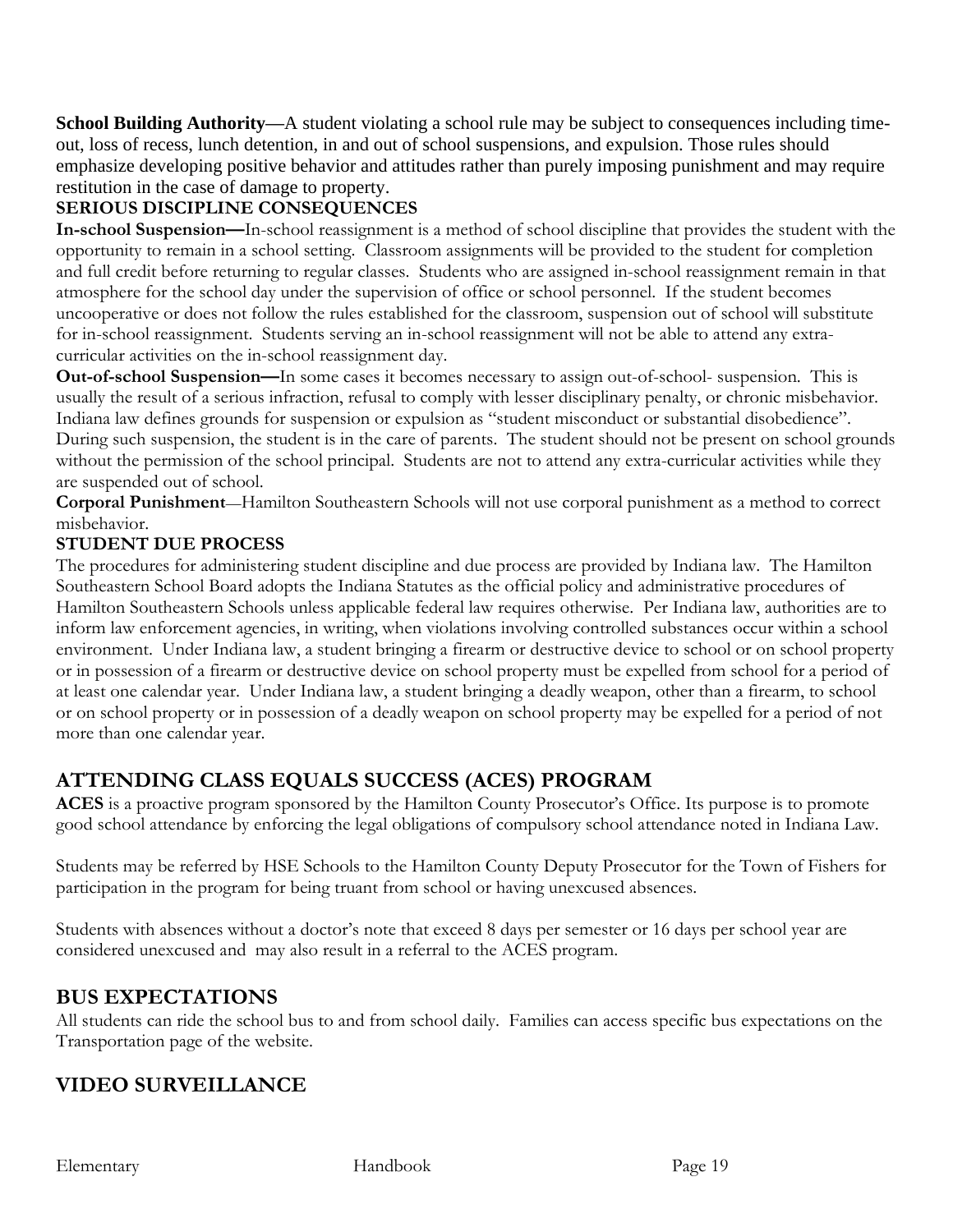The School Board authorizes the use of video cameras on corporation property to assist in protecting the health, welfare, and safety of all staff, students, and used in locations deemed appropriate by the Superintendent or his/her designee.

The corporation will notify staff and students through student/parent and staff handbooks that video surveillance may occur on corporation property.

Recorded information from these cameras ("security videos") showing identifiable students will be treated as an "education record" and will not be produced outside of the corporation except pursuant to a subpoena, court order, or release in accordance with the Family Education Rights and Privacy Act. ("FERPA", 20 United States Code 1233 (g), 34 CFR Part 99.)

Security videos showing identifiable employees will be treated as personnel file information under the Indiana Access to Public Records Act.and board adopted policy implementing that act.

For the purpose of this policy, restrooms, locker rooms, and areas reserved exclusively for staff use shall be considered a "private area" of the facility and shall not be equipped with video security equipment. The term "nonprivate area" shall therefore mean any area on school corporation property not meeting the definition of a "private area".

All speech and conduct in the non-private areas of the school corporation facilities is subject to being observed, recorded, preserved, and examined by means of security video equipment. No person will have a legitimate expectation of privacy with respect to his or her conduct or speech in the non-private area of a school corporation property.

By this policy, the Board does not mandate or warrant that every non-private location in every school corporation facility will be equipped with security video equipment, nor that the security video equipment will record specific conduct or expression.

The Superintendent or his/her designee will develop and maintain procedures to implement this policy.

# **CRIMINAL ORGANIZATIONS**

Hamilton Southeastern Schools prohibits criminal organizations and criminal organization activity. Per Indiana law, "Criminal Organization" means a formal or informal group with at least three members that specifically either:

- (1) promotes, sponsors, or assists in; or participates in;
- (2) requires as a condition of membership or continued membership; or

(3) has as one of its goals;

the commission of a felony or an act that would be a felony if committed by an adult or the offense of battery. For more details, HSE's Criminal Organization Policy is available via the HSE website under Board Docs policy J05.11

# **NONDISCRIMINATION & NON-HARASSMENT STATEMENT**

It is the policy of the Hamilton Southeastern Schools not to discriminate on the basis of race, color, religion, sex, national origin, age, or disability in its educational programs or employment policies as required by the Indiana Civil Rights Act (IC 22-9-1), (IC 20-33-1), Titles VI and VII of the Civil Rights Act of 1964, the Equal Pay Act of 1973, Title IX (1972 educational amendment), and Section 504 of the Rehabilitation Act of 1973.

Hamilton Southeastern School Corporation will not discriminate or tolerate any form of discrimination in its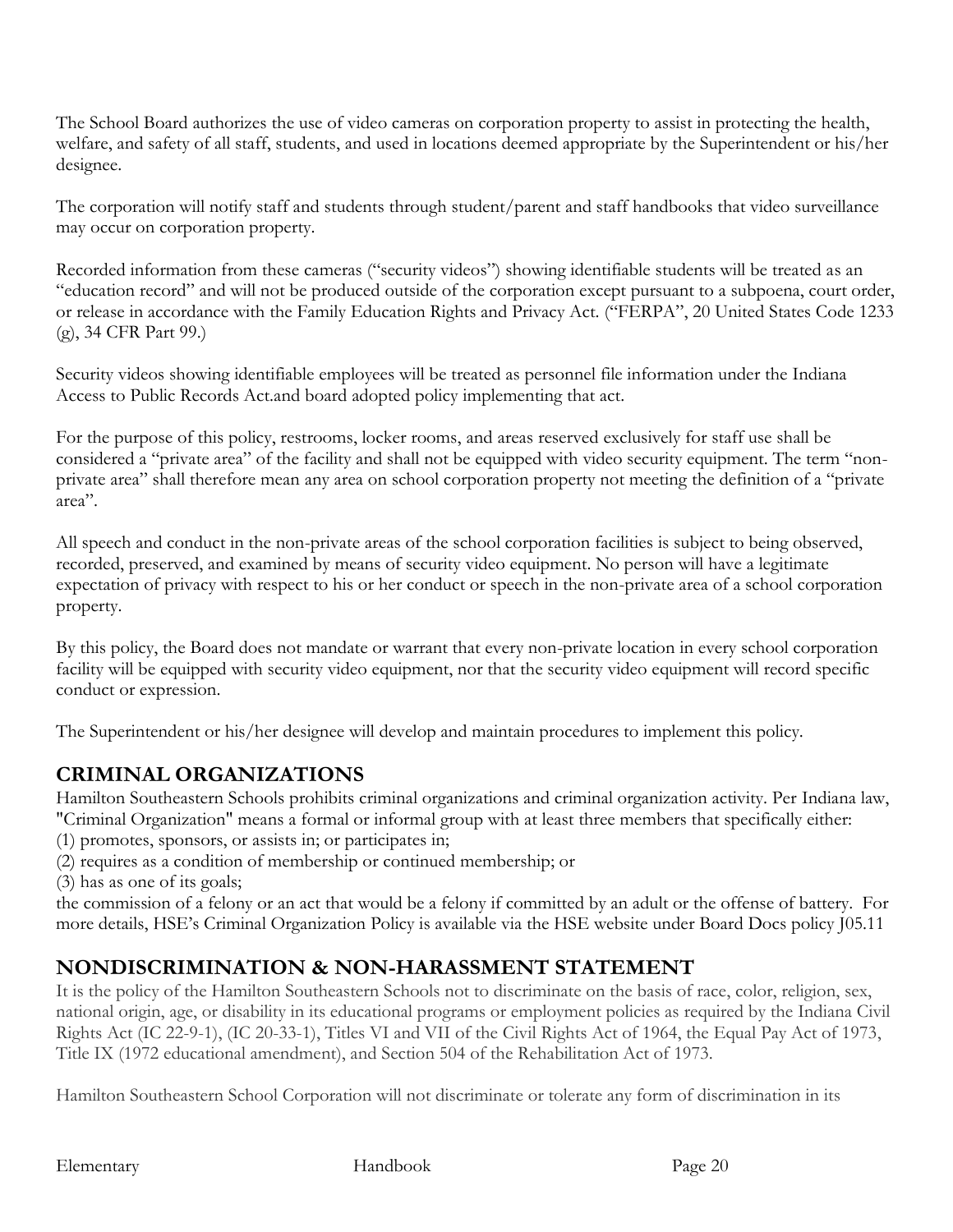educational or employment activities for any reason or on any basis prohibited by applicable federal and state laws, including race, color, religion, sex, sexual orientation, gender identity, national origin, age or disability. This includes but is not limited to a characteristic, trait, belief, practice, association or other attribute. Hamilton Southeastern Schools will foster a culture and environment that does not marginalize, treat unfairly or disrespect any member of our school community and will recognize the uniqueness and individuality of all students, educators, staff and administrators, so they have an opportunity to succeed.

This commitment applies to all School Corporation operations, programs, and activities. All students, administrators, teachers, staff, and all other school personnel share responsibility for avoiding, discouraging, and reporting any form of harassment or discrimination. This policy applies to conduct occurring on school grounds immediately before, during, or immediately after school hours; in any school program or activity taking place in school facilities, on school transportation, or at other off-campus locations, such as at school-sponsored field trips or a training program; or using property or equipment provided by the school, including school-owned computers and the school's computer network.

The immediate remedy for any act of discrimination shall be to end it, treat the individuals involved equitably, and, as much as practically possible, eradicate any effects of discrimination. The school corporation may impose discipline as appropriate.

If you feel you have experienced or witnessed a violation of the HSE non-discrimination policy, please [Click Here.](https://www.hseschools.org/services/equity-inclusion/non-discrimination-non-harassment-statement-proced)

Inquiries regarding compliance with, Section 504, or the Americans with disabilities Act should be directed to [Tom](mailto:tbell@hse.k12.in.us)  [Bell,](mailto:tbell@hse.k12.in.us) Director of Exceptional Learners, Hamilton Southeastern Schools 13485 Cumberland Road, Fishers, Indiana 46038 or the Office for Civil Rights, U.S. Department of Education, Washington D.C.

Inquiries regarding compliance with Title IX and Title VI and VII of the Civil Rights Act 1964 should be directed to [Ryan Taylor,](mailto:rtaylor@hse.k12.in.us) Hamilton Southeastern Schools, 13485 Cumberland Road, Fishers, Indiana 46038 the Office for Civil Rights, U.S. Department of Education, Washington D.C.

# **NOTIFICATION OF RIGHTS UNDER FERPA**

The Family Educational Rights and Privacy Act (FERPA) affords parents and students over 18 years of age, certain rights with respect to the student's education records. For purposes of FERPA, "school official" includes: teachers, professors, instructors, administrators, health staff, counselors, attorneys, clerical staff, trustees, school board members, members of committees and disciplinary boards, contractors, including online service providers, volunteers, or other party to whom the school has outsourced institutional services of functions. Additionally for purposes of FERPA, "legitimate educational interest" means the school official needs to review an educational record in order to fulfill his/her professional responsibility. They are:

- The right to inspect and review the student's education record within 45 days of the day the school corporation receives a request for access. Parents or eligible students should submit to the school principal, a written request that identifies the record(s) they wish to inspect. The principal will make arrangements for access and notify the parent or eligible student of the time and place where the records may be inspected.
- The right to request the amendment of the student's education records that the parent or eligible student believes is inaccurate or misleading. Parents or eligible students may ask Hamilton Southeastern Schools to amend a record that they believe is inaccurate or misleading. They should write the school principal, clearly identify the part of the record they want changed, and specify why it is inaccurate or misleading. If the school corporation decides not to amend the record as requested by the parent or eligible student, the school corporation will notify the parent or eligible student of the decision and advise him/her of his/her